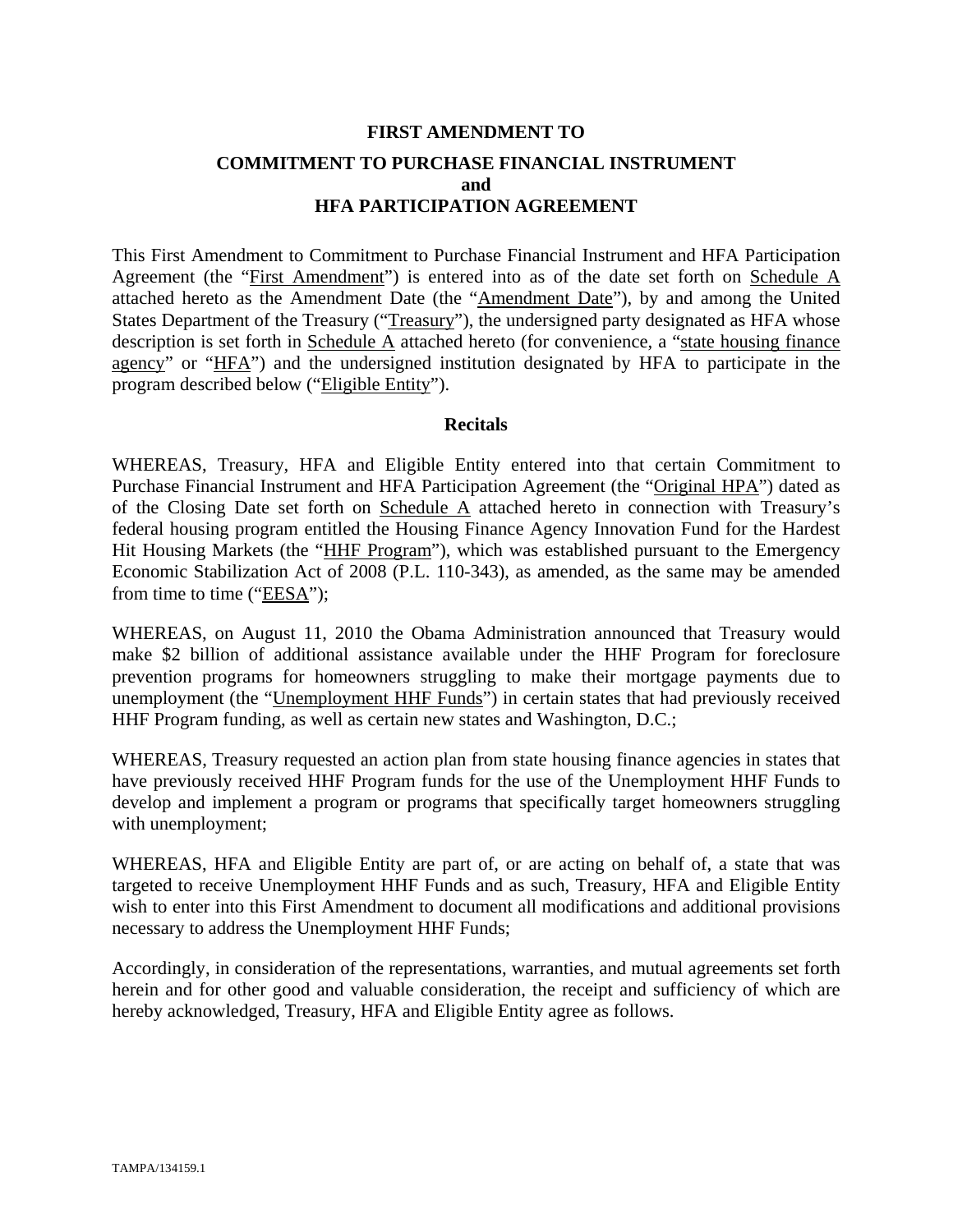### **Agreement**

## **1.** Amendments

A. Definitions. All references in the Original HPA to the "Agreement" shall mean the Original HPA, as amended by this First Amendment; all references in the Original HPA to the "Capital Draw Request" shall mean the Capital Draw Request in the form attached to this First Amendment as Exhibit C; and all references in the Original HPA to Schedules A, B or C shall mean the Schedules A, B or C attached to this First Amendment. All references herein to the "HPA" shall mean the Original HPA, as amended by this First Amendment.

B. Unemployment Programs. The following additional language shall be added to Section 3.A. of the Original HPA:

"No Capital Draw for funds in excess of the amount indicated on Schedule A attached hereto as Portion of Program Participation Cap Representing Original HHF Funds shall be permissible for (i) Services that do not Qualify as an Unemployment Program, as indicated in the applicable Service Schedule, without the approval of Treasury, or (ii) Permitted Expenses."

C. Schedule A. Schedule A attached to the Original HPA is hereby deleted in its entirety and replaced with Schedule A attached to this First Amendment.

D. Schedule B. Schedule B attached to the Original HPA is hereby deleted in its entirety and replaced with Schedule B attached to this First Amendment.

E. Schedule C. Schedule C attached to the Original HPA is hereby deleted in its entirety and replaced with Schedule C attached to this First Amendment.

F. Exhibit C. Exhibit C attached to the Original HPA is hereby deleted in its entirety and replaced with Exhibit C attached to this First Amendment.

### **2.** Representations, Warranties and Covenants

A. HFA and Eligible Entity. HFA and Eligible Entity, each for itself, make the following representations, warranties and covenants to Treasury and the truth and accuracy of such representations and warranties and compliance with and performance of such covenants are continuing obligations of HFA and Eligible Entity, each as to itself. In the event that any of the representations or warranties made herein cease to be true and correct or HFA or Eligible Entity breaches any of its covenants made herein, HFA or Eligible Entity, as the case may be, agrees to notify Treasury immediately and the same shall constitute an Event of Default under the HPA.

(1) HFA and Eligible Entity each hereby covenants and agrees that no funds in excess of the amount indicated on Schedule A attached hereto as Portion of Program Participation Cap Representing Original HHF Funds shall be used (i) to fund Services performed by Eligible Entity that do not Qualify as an Unemployment Program, as indicated in the applicable Service Schedule, or (ii) for Permitted Expenses.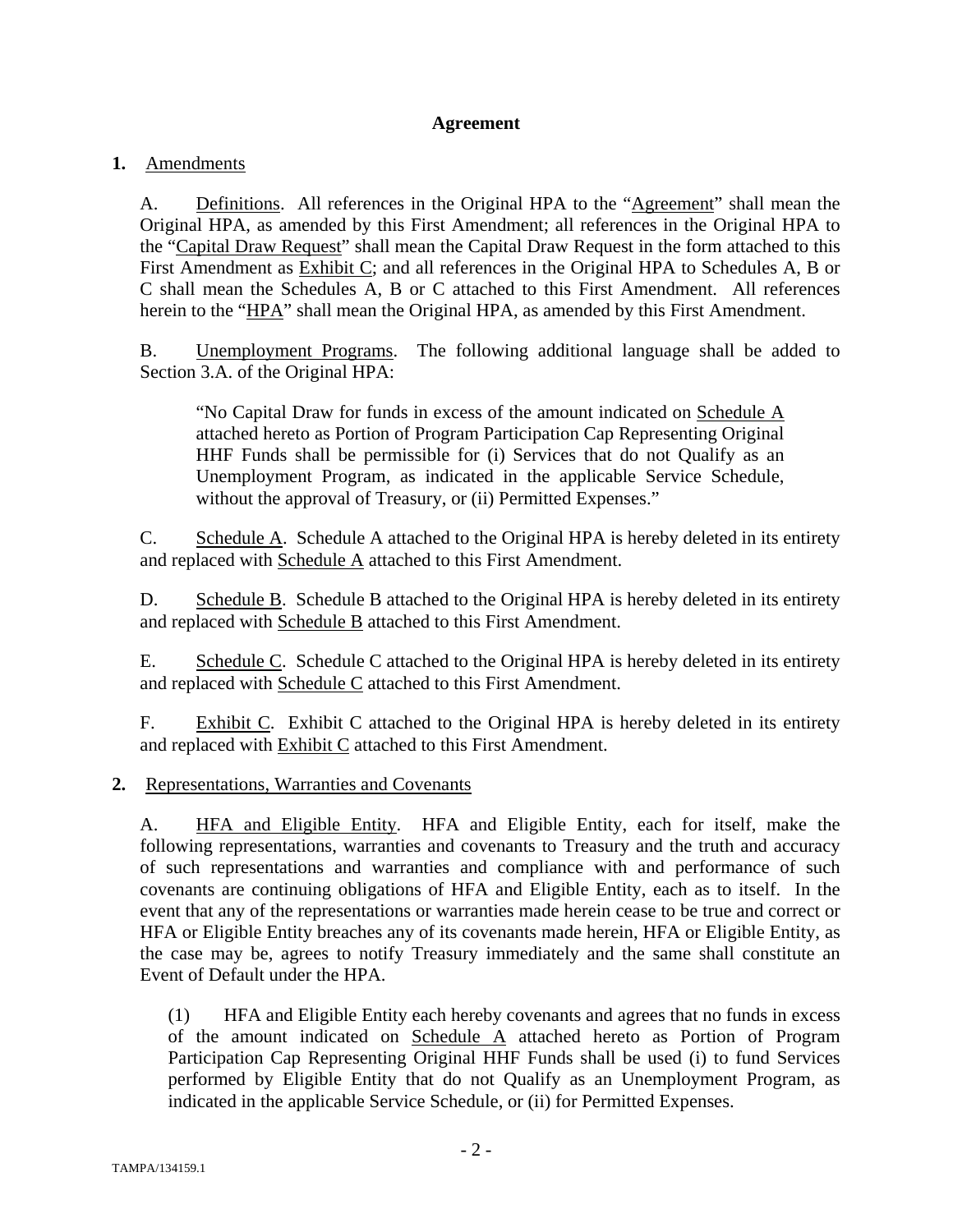(2) HFA and Eligible Entity each hereby certifies, represents and warrants as of the date hereof that each of the representations and warranties of HFA or Eligible Entity, as applicable, contained in the HPA are true, correct, accurate and complete in all material respects as of the date hereof. All covenants of HFA or Eligible Entity, as applicable, contained in the HPA shall remain in full force and effect and neither HFA, nor Eligible Entity is in breach of any such covenant.

(3) Eligible Entity has the full corporate power and authority to enter into, execute, and deliver this First Amendment and any other closing documentation delivered to Treasury in connection with this First Amendment, and to perform its obligations hereunder and thereunder.

(4) HFA has the full legal power and authority to enter into, execute, and deliver this First Amendment and any other closing documentation delivered to Treasury in connection with this First Amendment, and to perform its obligations hereunder and thereunder.

# **3.** Miscellaneous

A. The recitals set forth at the beginning of this First Amendment are true and accurate and are incorporated herein by this reference.

B. Capitalized terms used but not defined herein shall have the meanings ascribed to them in the HPA.

C. Any provision of the HPA that is determined to be prohibited or unenforceable in any jurisdiction shall, as to such jurisdiction, be ineffective to the extent of such prohibition or unenforceability without invalidating the remaining provisions of the HPA, and no such prohibition or unenforceability in any jurisdiction shall invalidate such provision in any other jurisdiction.

D. This First Amendment may be executed in two or more counterparts (and by different parties on separate counterparts), each of which shall be deemed an original, but all of which together shall constitute one and the same instrument. Facsimile or electronic copies of this First Amendment shall be treated as originals for all purposes.

# [SIGNATURE PAGE FOLLOWS; REMAINDER OF PAGE INTENTIONALLY LEFT BLANK]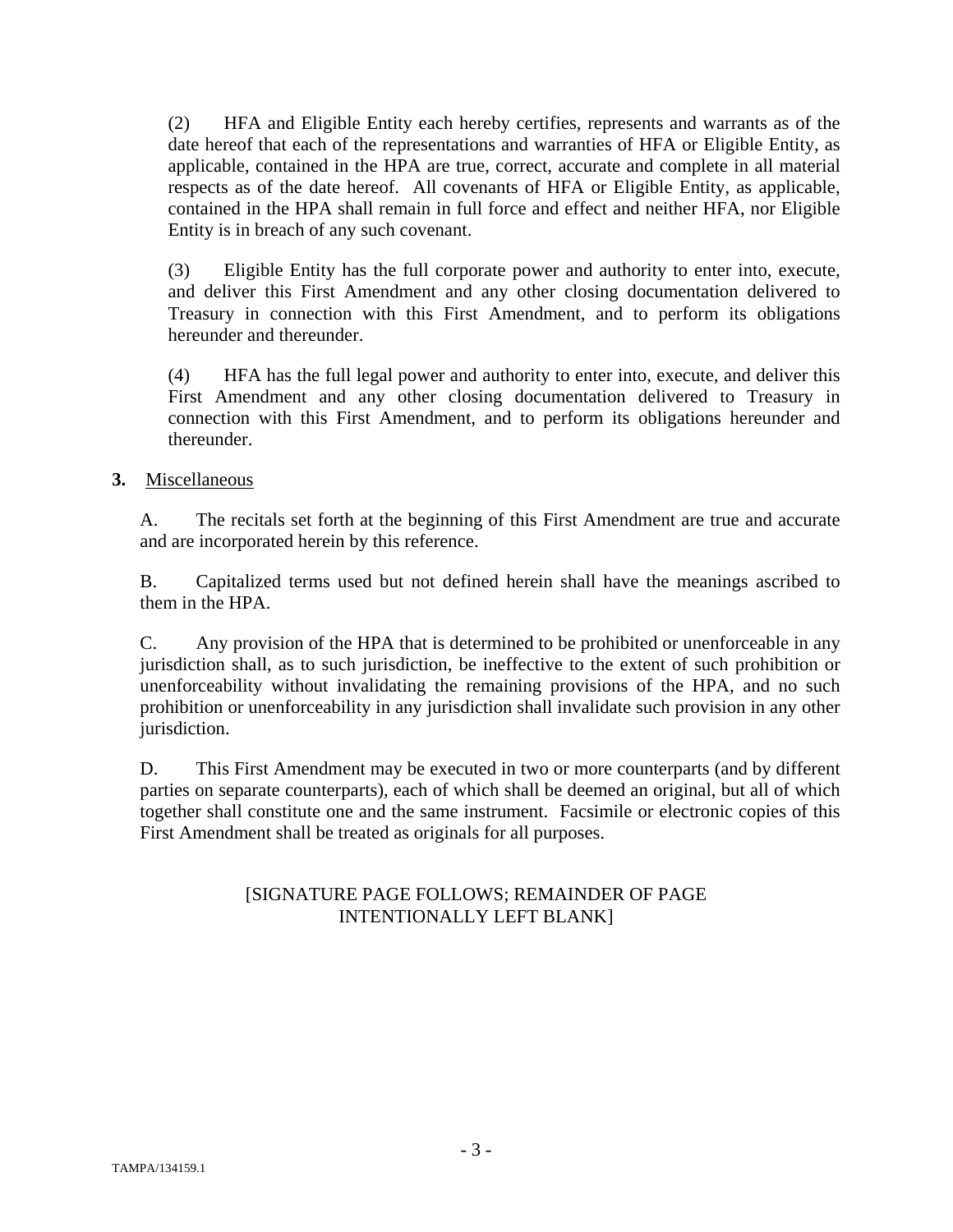**In Witness Whereof**, HFA, Eligible Entity and Treasury by their duly authorized officials hereby execute and deliver this First Amendment to Commitment to Purchase Financial Instrument and HFA Participation Agreement as of the Amendment Date.

#### **HFA**: **TREASURY**:

OREGON HOUSING AND COMMUNITY SERVICES

UNITED STATES DEPARTMENT OF THE **TREASURY** 

By: <u>/s/ Victor Merced By:</u> By:

Name: Victor Merced Name: Herbert M. Allison, Jr. Title: Director Title: Assistant Secretary for Financial Stability

#### **ELIGIBLE ENTITY**:

OREGON AFFORDABLE HOUSING ASSISTANCE CORPORATION

By: /s/ Michael Kaplan Name: Michael Kaplan Title: President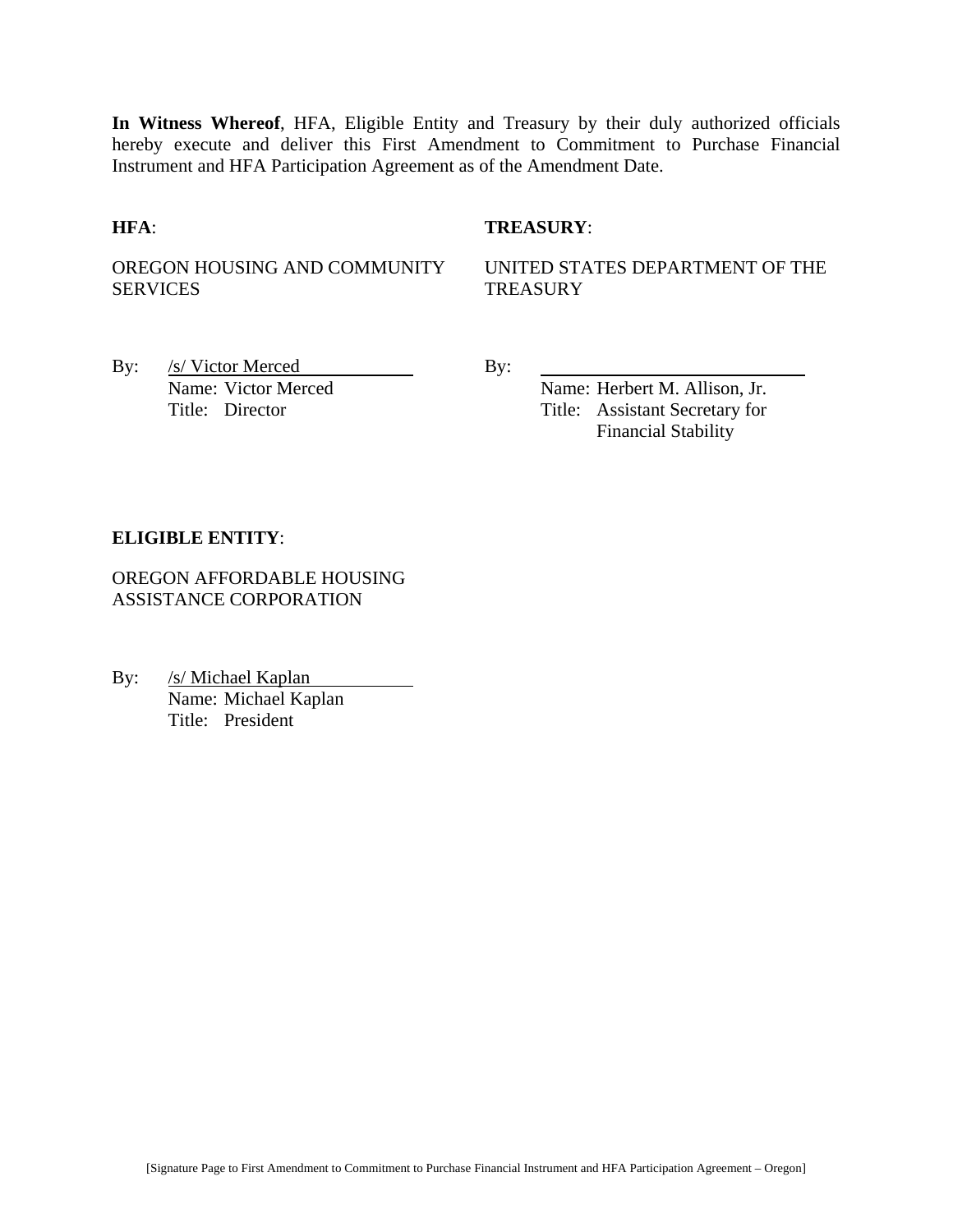**In** Witness Whereof, HFA, Eligible Entity and Treasury by their duly authorized officials hereby execute and deliver this First Amendment to Commitment to Purchase Financial Instrument and HFA Participation Agreement as of the Amendment Date.

HFA:

#### TREASURY:

TREASURY

OREGON HOUSING AND COMMUNITY **SERVICES** 

By:

Name: Title:

By:

Name: Herbert M. Allison, Jr. Title: Assistant Secretary for Financial Stability

UNITED STATES DEPARTMENT OF THE

#### **ELIGIBLE** ENTITY:

OREGON AFFORDABLE HOUSING ASSISTANCE CORPORATION

By:

Name: Title:

[Signature Page to First Amendment to Commitment to Purchase Financial Instrument and HFA Participation Agreement - Oregon]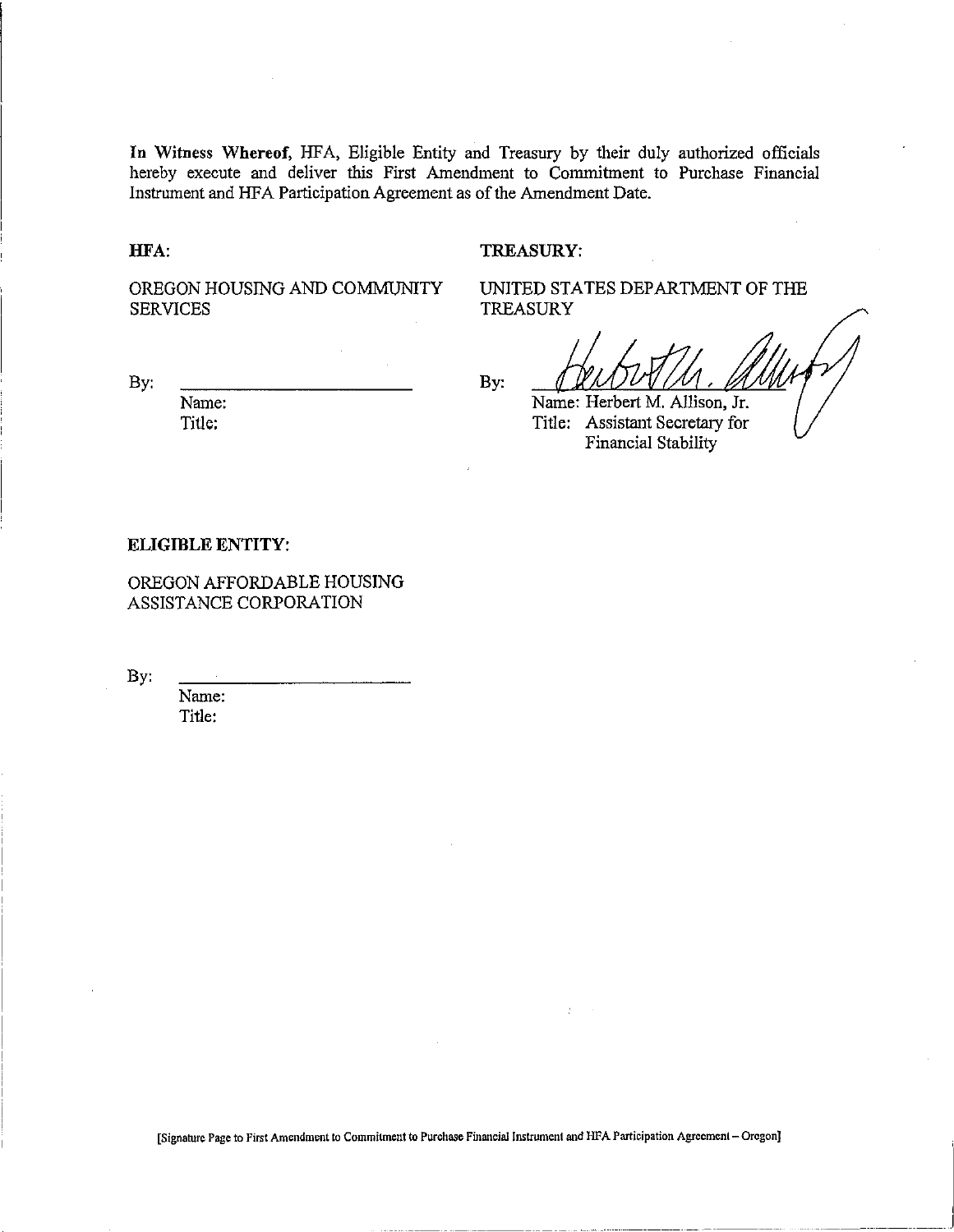# **EXHIBITS AND SCHEDULES**

- Exhibit C Form of Capital Draw Request
- Schedule A Basic Information
- Schedule B Service Schedules<br>Schedule C Permitted Expenses
- Permitted Expenses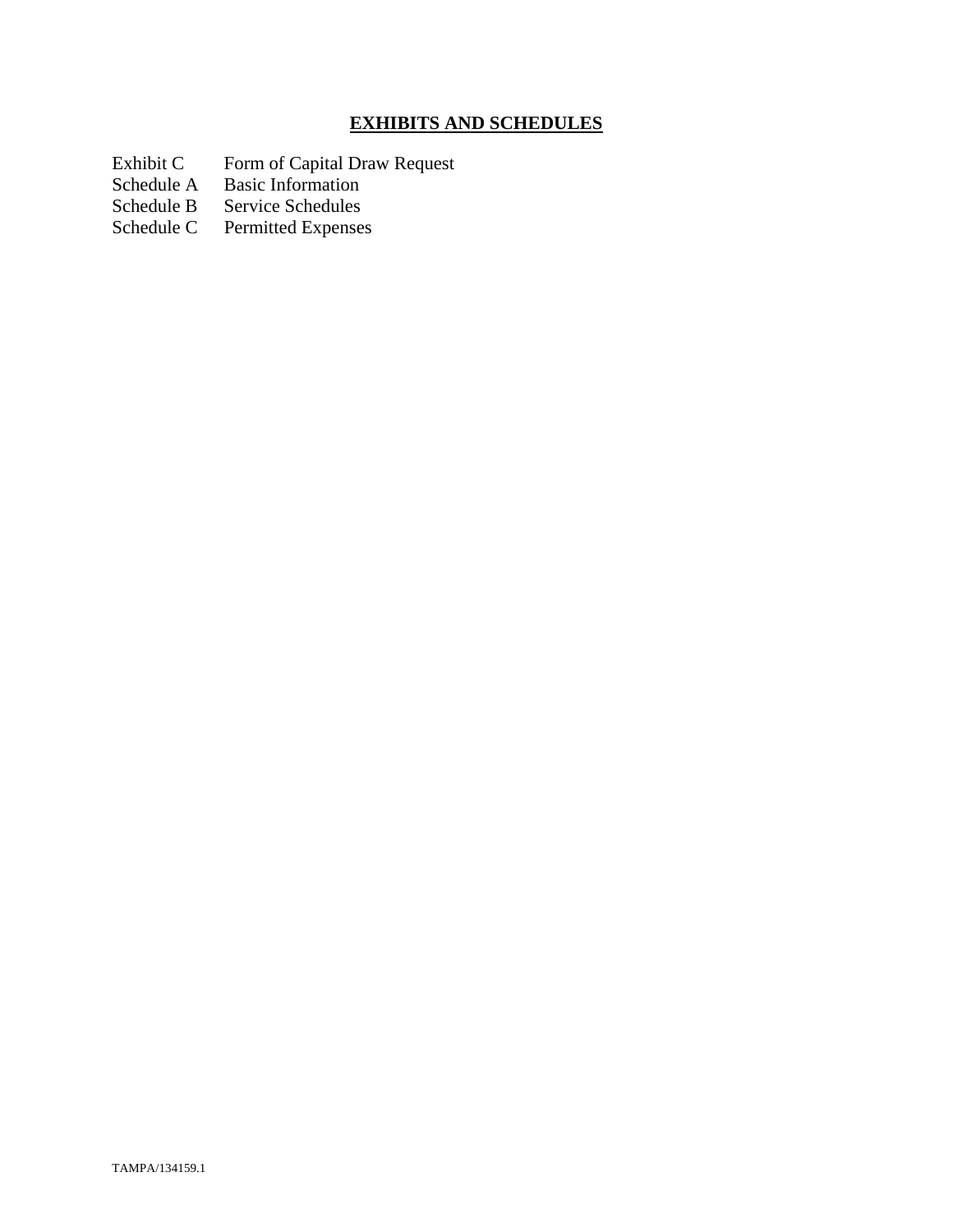### **EXHIBIT C**

#### **FORM OF CAPITAL DRAW REQUEST**

[insert date]

The Bank of New York Mellon tarpcppclosing@bnymellon.com Attn: Matthew Sabino

The United States Department of the Treasury OFSChiefCounselNotices@do.treas.gov HFAInnovation@do.treas.gov tarp.compliance@do.treas.gov Attention: HFA Hardest Hit Fund

Ladies/Gentlemen:

 Reference is made to the Commitment to Purchase Financial Instrument and HFA Participation Agreement dated as of the date set forth on Schedule A thereto (as amended, supplemented or otherwise modified and in effect from time to time, the "HPA") by and among [insert HFA name] ("HFA"), [insert Eligible Entity name] ("Eligible Entity") and the United States Department of the Treasury ("Treasury"). Reference is also made to the Financial Instrument dated the date set forth on Schedule A to the HPA delivered by Eligible Entity to Treasury (as amended, restated, supplemented or otherwise modified and in effect from time to time, the "Financial Instrument"). Capitalized terms used but not otherwise defined herein shall have the meaning given them in the HPA.

 In accordance with Section 3.A. of the HPA, the undersigned Eligible Entity hereby requests that The Bank of New York Mellon ("BNYM"), on behalf of Treasury, disburse the amounts set forth on the attached Capital Draw Schedule as a Capital Draw against the Purchase Price as described in the HPA to Eligible Entity on [insert date] (the "Funding Date").

 HFA and Eligible Entity, as applicable, hereby certify to Treasury and BNYM, as of the date hereof and on the Funding Date, that:

- (a) no default or Event of Default has occurred and is continuing as of the date hereof and on the Funding Date [other than \_\_\_\_\_\_\_\_\_\_\_\_\_\_];
- (b) each of the representations and warranties made by HFA and Eligible Entity in the HPA and Financial Instrument are true and correct on and as of such date, as if made on and as of the date hereof and on the Funding Date [other than ];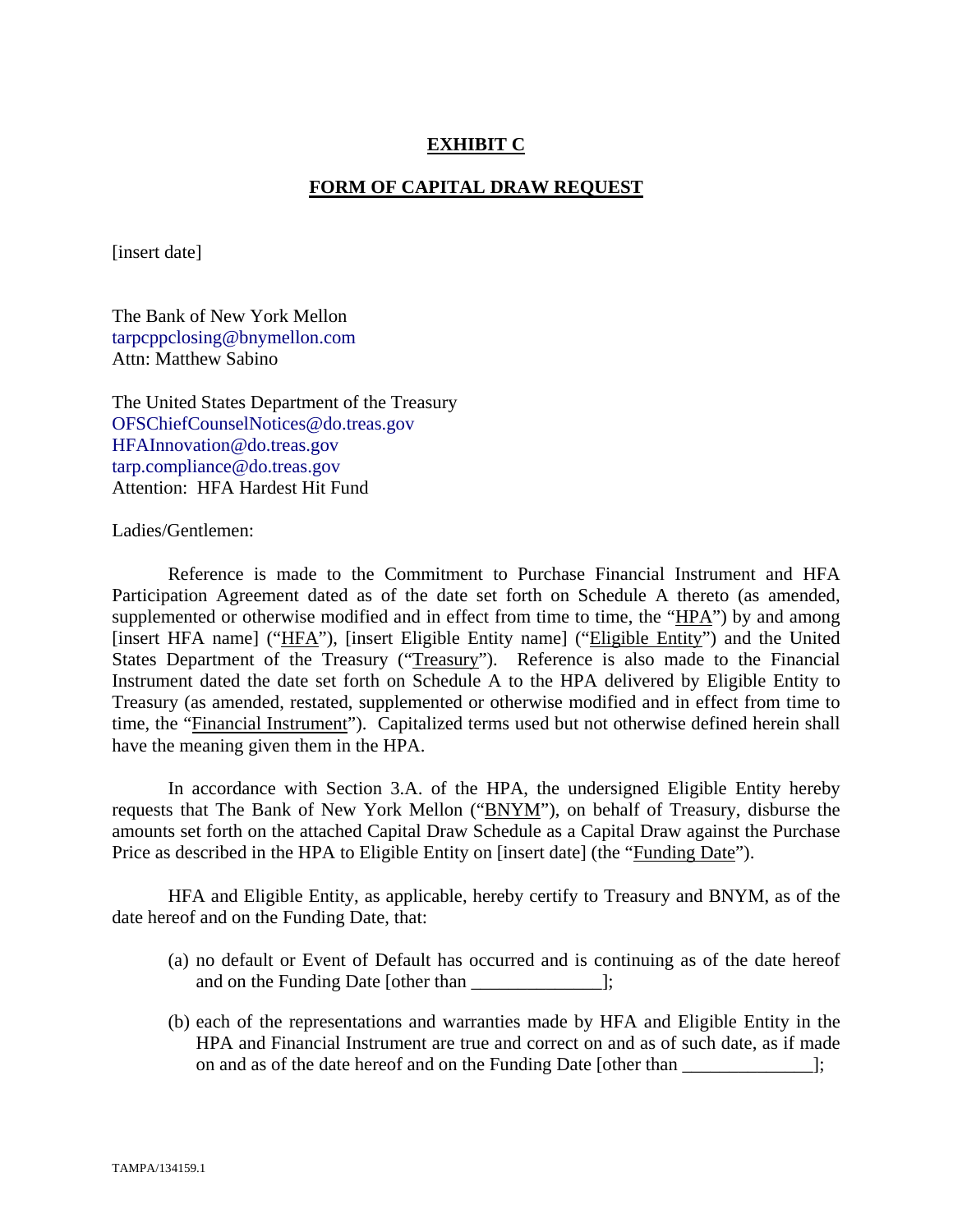- (c) HFA and Eligible Entity are in compliance with the covenants and other agreements set forth in the HPA and Financial Instrument, which shall remain in full force and effect [other than \_\_\_\_\_\_\_\_\_\_\_\_\_\_];
- (d) No portion of any prior Capital Draw and/or this Capital Draw in excess of the amount set forth on Schedule A to the HPA as Portion of Program Participation Cap Representing Original HHF Funds, have been or will be used to fund Services that do not Qualify as an Unemployment Program, as indicated in the applicable Service Schedule, or Permitted Expenses.
- (e) all data and information set forth in this Capital Draw Request, including the Capital Draw Schedule, is true and correct in all respects; and
- (f) to our knowledge, there have been no Acts of Bad Faith by any HHF Recipient [other than \_\_\_\_\_\_\_\_\_\_\_\_\_\_].

 In the event that any part of the certification made herein is discovered not to be true and correct after the date hereof, HFA or Eligible Entity, as applicable, shall notify Treasury immediately.

[INSERT FULL LEGAL NAME OF HFA]

[Name of Authorized Official] [Title of Authorized Official]

 $\overline{a}$ 

l

# [INSERT FULL LEGAL NAME OF ELIGIBLE ENTITY]

[Name of Authorized Official] [Title of Authorized Official]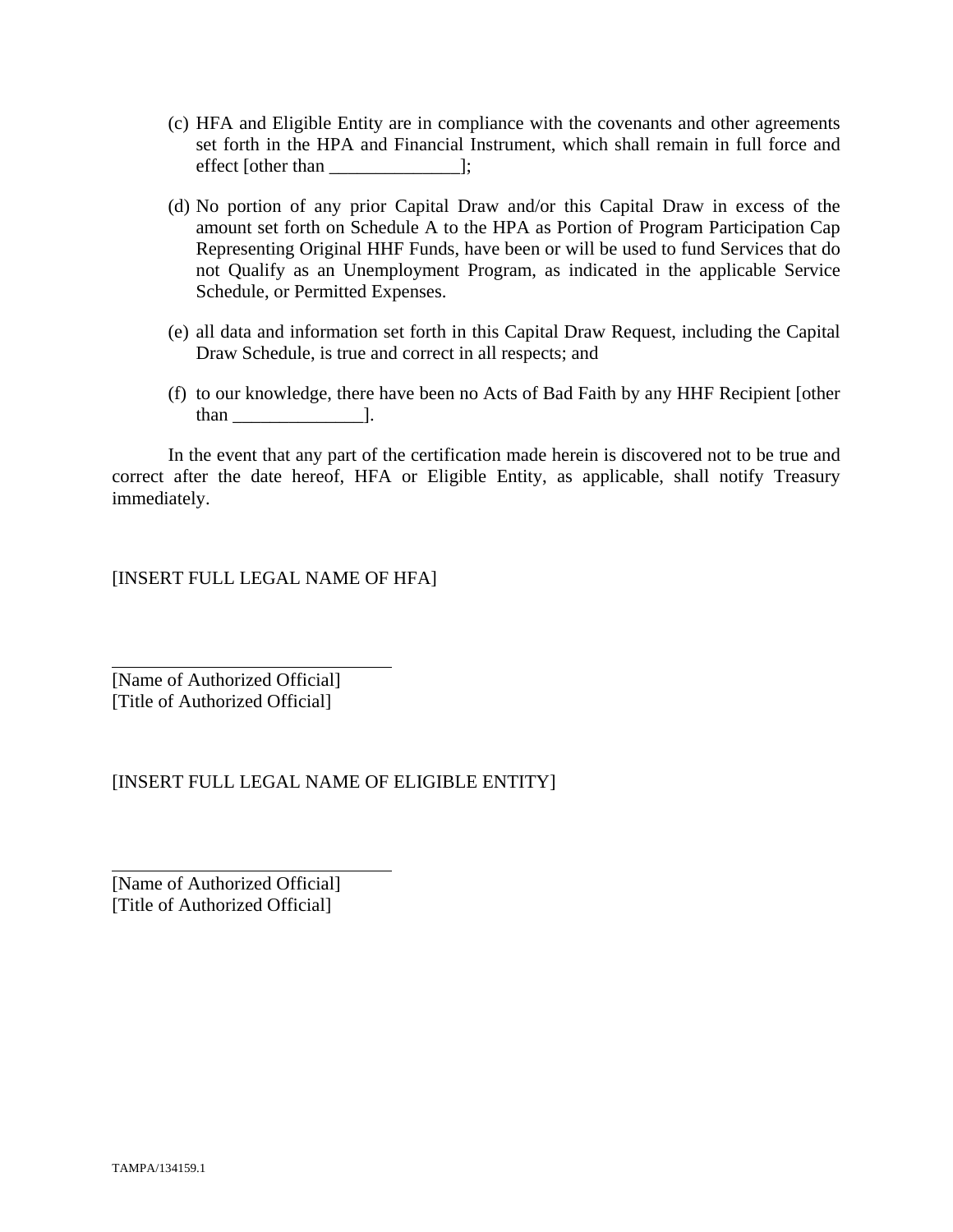# **CAPITAL DRAW SCHEDULE**

| Capital Draw Request for:                                                                                                  |               |
|----------------------------------------------------------------------------------------------------------------------------|---------------|
| [] Program                                                                                                                 | \$            |
| ] Program                                                                                                                  | $\mathcal{S}$ |
| [ Program]                                                                                                                 | $\mathcal{S}$ |
| Permitted Administrative Expenses                                                                                          | \$            |
| <b>Total Capital Draw Request</b>                                                                                          | \$            |
| Amount of Capital Draw Request for Non-Unemployment Programs and<br><b>Permitted Expenses</b>                              | \$            |
| Amount of Capital Draw Request for Unemployment Programs                                                                   | \$            |
| Total Capital Draw Request as a Percentage of Program Participation Cap <sup>1</sup> :                                     | $\frac{0}{0}$ |
|                                                                                                                            |               |
| Total Purchase Price funded to date, including current Capital Draw:                                                       | \$            |
| Total funding to date, including current Capital Draw for Non-Unemployment<br>Programs and Permitted Expenses <sup>2</sup> | $\mathbb{S}$  |
| Total funding to date, including current Capital Draw for Unemployment<br>Programs                                         | \$            |
|                                                                                                                            |               |
| Program Participation Cap:                                                                                                 | \$            |
|                                                                                                                            |               |
| Program Funds Remaining:                                                                                                   | \$            |
|                                                                                                                            |               |
| Amount of HHF Program funds on hand prior to this Capital Draw:                                                            | \$            |
|                                                                                                                            |               |
| HHF Program funds on hand prior to this Capital Draw as a Percentage of<br>Program Participation Cap <sup>3</sup> :        | $\%$          |

 $<sup>1</sup>$  May not be less than 2.5% nor exceed 20%.</sup>

\_\_\_\_\_\_\_\_\_\_\_\_\_\_\_\_\_\_\_\_\_\_\_\_

<sup>2</sup> May not exceed Portion of Program Participation Cap Representing Original HHF Funds.<br><sup>3</sup> May not exceed 5.0% on the date of submission of the Draw Request.

**Depository Account Information/Wire Instructions for payment of Capital Draw:**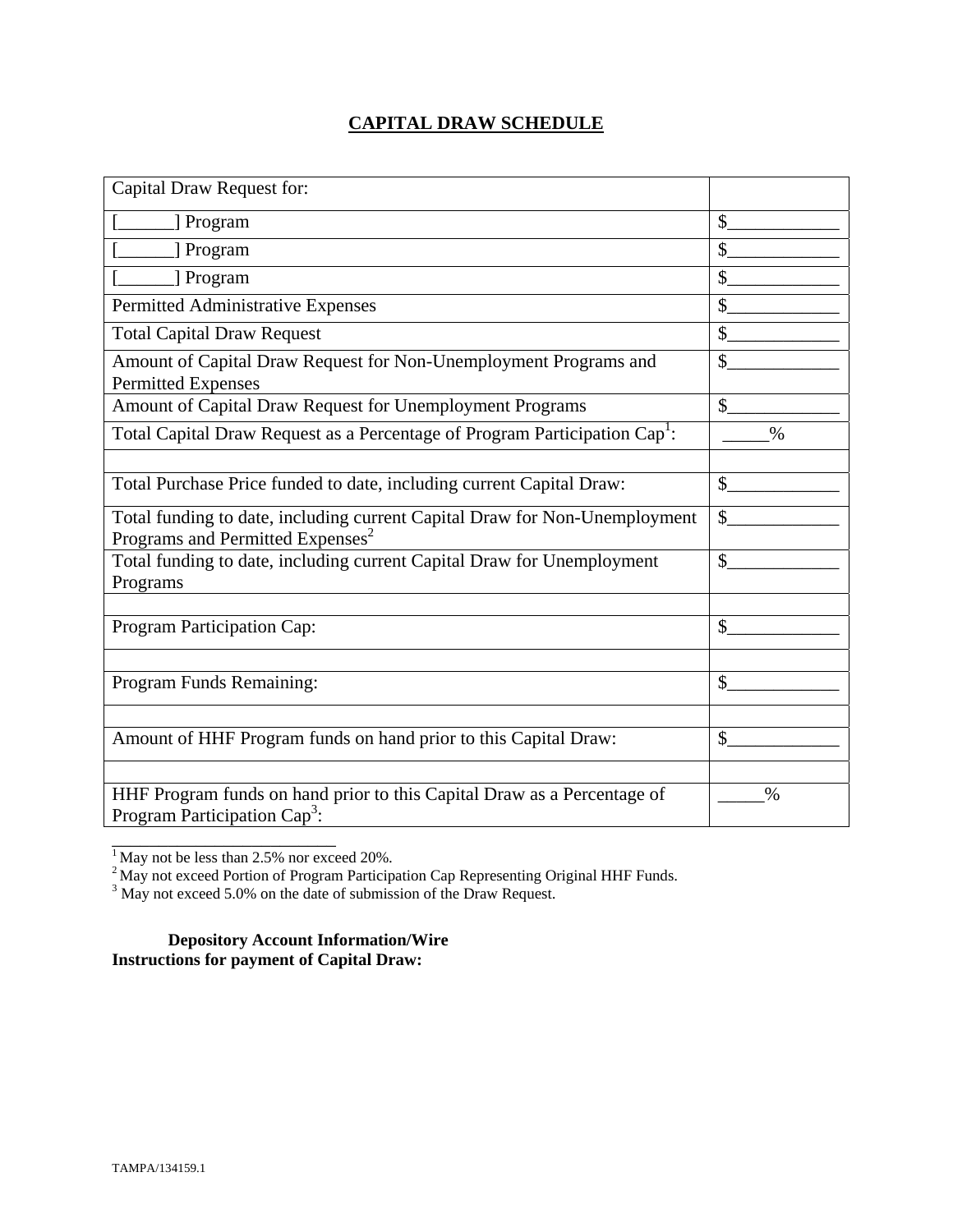# **SCHEDULE A**

# **BASIC INFORMATION**

| Oregon Affordable Housing Assistance<br>Corporation |
|-----------------------------------------------------|
| Nonprofit corporation                               |
| Oregon                                              |
|                                                     |
|                                                     |

| <b>HFA</b> Information: |                                                                              |
|-------------------------|------------------------------------------------------------------------------|
| Name of HFA:            | Oregon Housing and Community Services                                        |
| Organizational form:    | A department of the State of Oregon under<br>the laws of the State of Oregon |
| Date of Application:    | June 1, 2010                                                                 |
| Date of Action Plan:    | September 1, 2010                                                            |
| Notice Information:     |                                                                              |

| Program Participation Cap:                                                      | \$137,294,215.00 |
|---------------------------------------------------------------------------------|------------------|
| Portion of Program Participation Cap<br><b>Representing Original HHF Funds:</b> | \$88,000,000.00  |
| Portion of Program Participation Cap<br>Representing Unemployment HHF Funds:    | \$49,294,215.00  |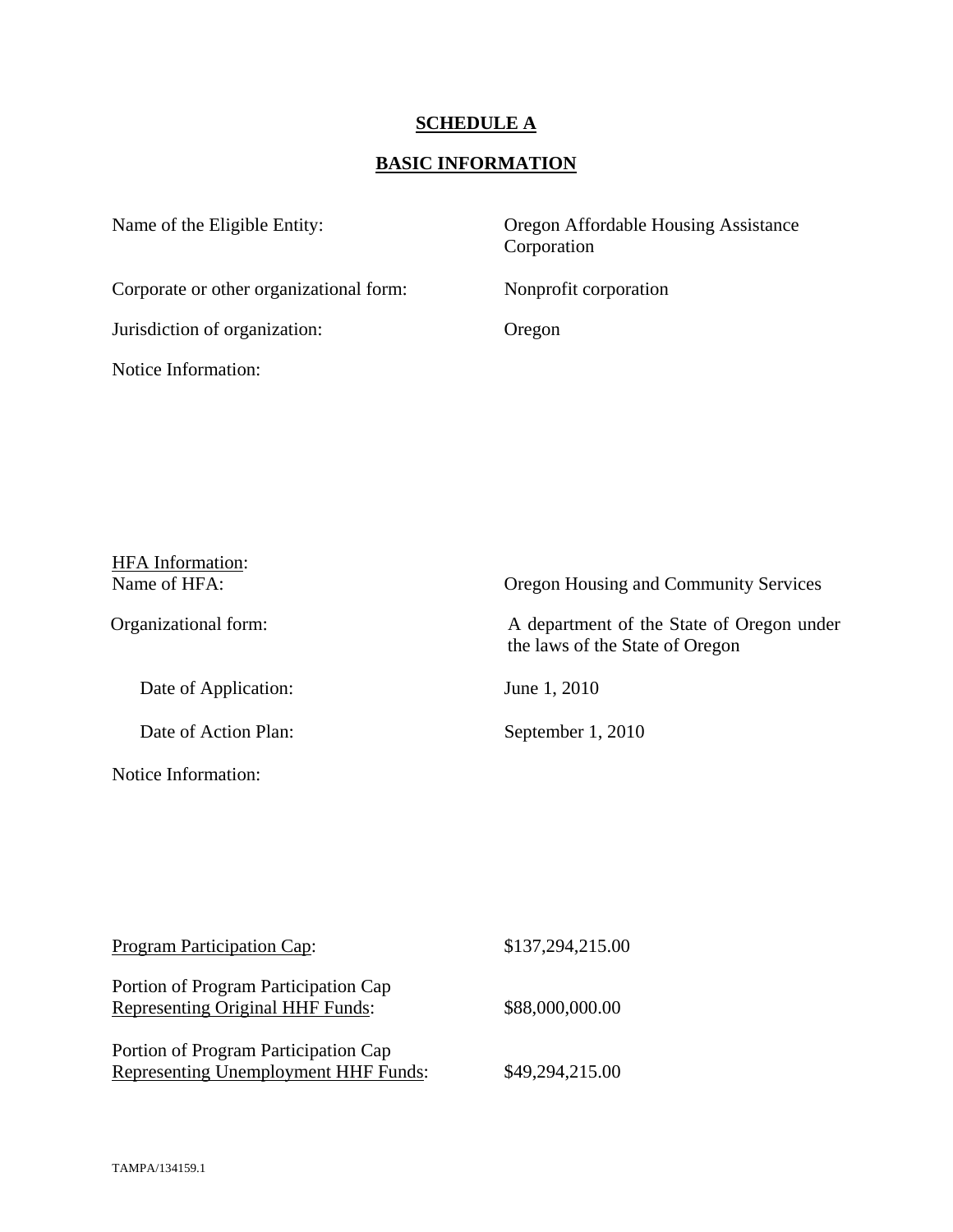| Permitted Expenses:                             | \$15,585,177.56                                                                                                                                        |
|-------------------------------------------------|--------------------------------------------------------------------------------------------------------------------------------------------------------|
| Closing Date:                                   | August 3, 2010                                                                                                                                         |
| <b>Amendment Date:</b>                          | September 23, 2010                                                                                                                                     |
| Eligible Entity Depository Account Information: | See account information set forth in the<br>Depository Account Control Agreement<br>between Treasury and Eligible Entity<br>regarding the HHF Program. |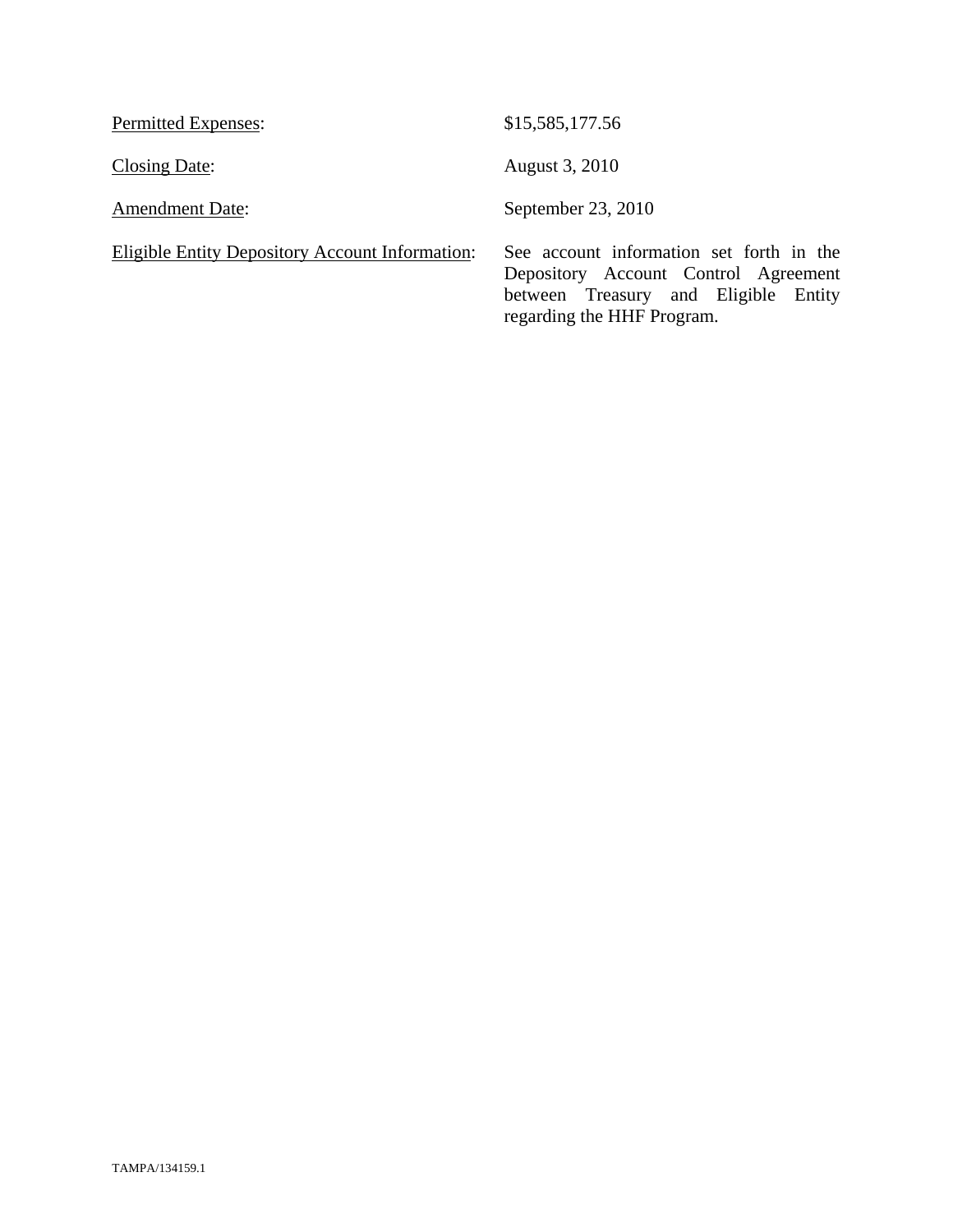#### **SCHEDULE B**

### **SERVICE SCHEDULES**

The Service Schedules attached as Schedule B to the Original HPA are hereby deleted in their entirety and replaced with the attached Service Schedules (numbered sequentially as Service Schedule B-1, Service Schedule B-2, et. seq.), which collectively comprise Schedule B to the HPA.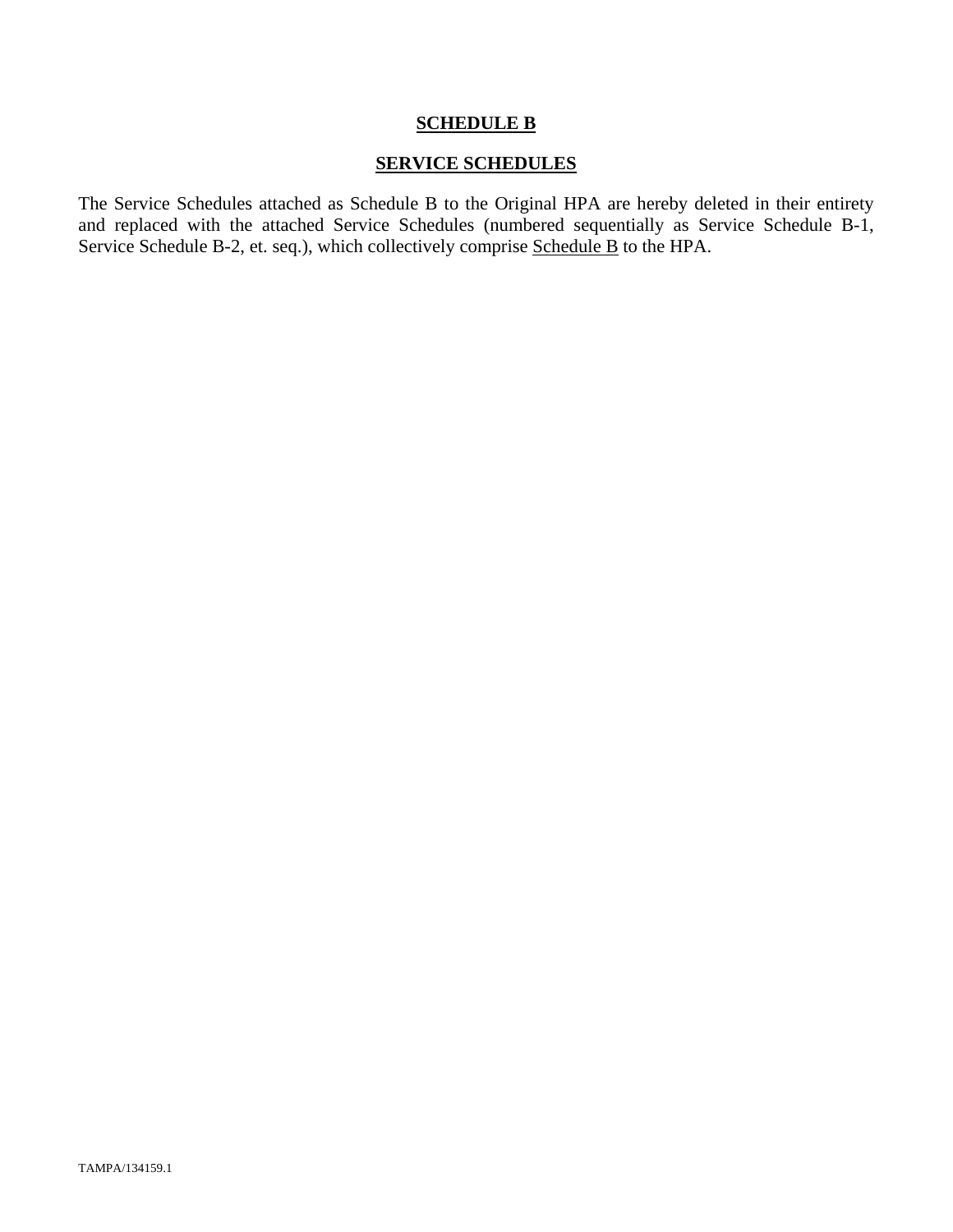# **Oregon Housing and Community Services Loan Modification Assistance Program Summary Guidelines**

| 1. | <b>Program Overview</b>                                                               | The Loan Modification Assistance Program will provide funds to<br>assist financially distressed borrowers who are in the process of<br>modifying their home loans.                                                                                                                                                                                                                                                                                                                                                                                                                                                                                                                                                                               |  |
|----|---------------------------------------------------------------------------------------|--------------------------------------------------------------------------------------------------------------------------------------------------------------------------------------------------------------------------------------------------------------------------------------------------------------------------------------------------------------------------------------------------------------------------------------------------------------------------------------------------------------------------------------------------------------------------------------------------------------------------------------------------------------------------------------------------------------------------------------------------|--|
|    |                                                                                       | Under the Program, a one-time contribution of funds will be made<br>to a homeowner's lender/servicer to be used to fill a financial gap<br>that limits a homeowner's eligibility for a loan modification.<br>Funds may be used to reduce the outstanding principal balance,<br>pay delinquent escrow, arrearages, or strategically apply<br>resources to ensure a Net Present Value test is positive.<br>Modification must result in a loan to value ratio of no more than<br>125 percent, a total debt-to-income of up to or less than 50<br>percent, and a mortgage payment of no more than 31 percent<br>including principal, interest, taxes and insurance. The Program is<br>designed to work with both HAMP and non-HAMP<br>modifications. |  |
| 2. | <b>Program Goals</b>                                                                  | To provide a quick infusion of funds that will allow for a<br>successful loan modification. Without these additional funds,<br>homeowners would be ineligible for modification.                                                                                                                                                                                                                                                                                                                                                                                                                                                                                                                                                                  |  |
| 3. | <b>Target Population/</b><br><b>Areas</b>                                             | The Program will be available in all counties in Oregon for<br>households with incomes equal to or less than 120 percent of state<br>median income. The substantial majority of funding (80 percent)<br>will be provided to those counties identified as hardest hit (20).                                                                                                                                                                                                                                                                                                                                                                                                                                                                       |  |
| 4. | <b>Program Allocation</b><br>(Excluding<br><b>Administrative</b><br><b>Expenses</b> ) | \$26,000,000.00                                                                                                                                                                                                                                                                                                                                                                                                                                                                                                                                                                                                                                                                                                                                  |  |
| 5. | <b>Borrower Eligibility</b><br><b>Criteria</b>                                        | Current household income equal to or less than 120 percent<br>$\bullet$<br>of state median income.<br>Homeowner must have either been denied for, or must be.<br>$\bullet$<br>in the process of receiving, a loan modification.<br>Loan must have originated before January 1, 2009.<br>$\bullet$<br>Recipients must show capability to maintain mortgage after<br>$\bullet$<br>modification or loan preservation assistance.<br>Homeowner must provide a financial hardship affidavit.<br>After modification, must have a loan to value ratio of no<br>more than 125 percent.                                                                                                                                                                   |  |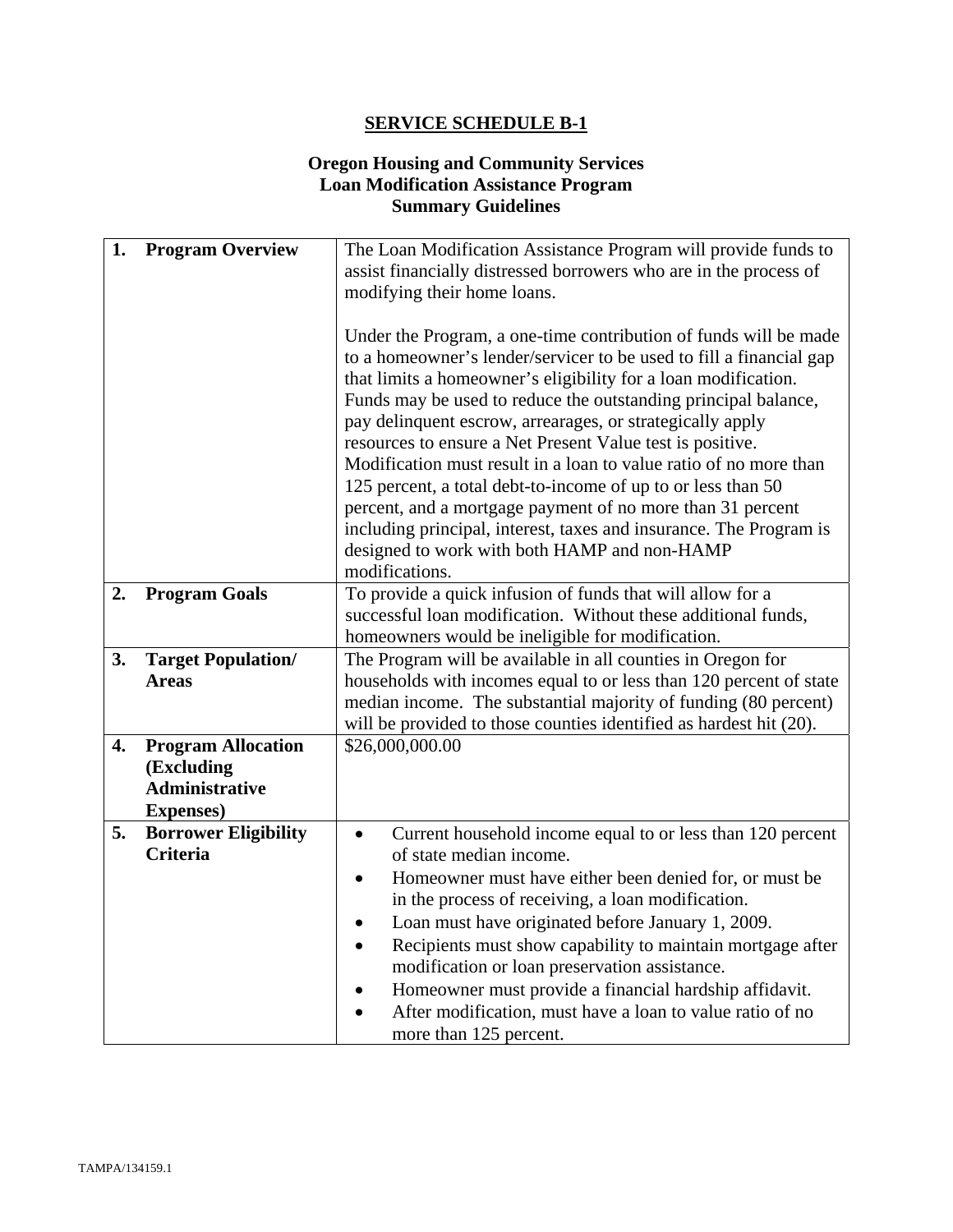| 6. | <b>Property/Loan</b>                      | Properties receiving resources must be owner occupied.<br>$\bullet$                                                                     |
|----|-------------------------------------------|-----------------------------------------------------------------------------------------------------------------------------------------|
|    | <b>Eligibility Criteria</b>               | Must be a single family home located in Oregon.<br>$\bullet$                                                                            |
| 7. | <b>Program Exclusions</b>                 | Owners of second homes or investment properties.<br>$\bullet$                                                                           |
|    |                                           | Those with liquid resources sufficient to make four or more                                                                             |
|    |                                           | months of mortgage payments                                                                                                             |
| 8. | <b>Structure of</b>                       | Funding from the Program will be structured as a five-year non-                                                                         |
|    | <b>Assistance</b>                         | recourse, zero-percent forgivable, non-amortizing loan in which a                                                                       |
|    |                                           | second lien is recorded on the property. Twenty percent of the<br>loan will be forgiven for each year it is outstanding. If property is |
|    |                                           | sold or refinanced prior to the loan termination date, funds will be                                                                    |
|    |                                           | recovered should sufficient equity be available from the                                                                                |
|    |                                           | transaction. Recovered funds will be recycled in order to provide                                                                       |
|    |                                           | additional program assistance until December 31, 2017, at which                                                                         |
|    |                                           | time any recovered funds will be returned to Treasury.                                                                                  |
| 9. | <b>Per Household</b>                      | Maximum is \$10,000.                                                                                                                    |
|    | <b>Assistance</b>                         |                                                                                                                                         |
|    | 10. Duration of Assistance                | One time payment on behalf of borrower to lender/servicer.                                                                              |
|    | 11. Estimated Number of                   | An estimated 2,600 homeowners will receive assistance.                                                                                  |
|    | Participating                             |                                                                                                                                         |
|    | Households                                | The Program will be operational within 150 days from time of                                                                            |
|    | 12. Program Inception/<br><b>Duration</b> | application approval by Treasury. The Program may be ready                                                                              |
|    |                                           | sooner due to the current pipeline of outstanding modifications                                                                         |
|    |                                           | that may be eligible for this assistance. Pending speedy                                                                                |
|    |                                           | resolutions of modifications, the Program should operate for no                                                                         |
|    |                                           | more than one year.                                                                                                                     |
|    | 13. Program Interactions                  | None.                                                                                                                                   |
|    | with Other Programs                       |                                                                                                                                         |
|    | (e.g. other HFA                           |                                                                                                                                         |
|    | programs)                                 |                                                                                                                                         |
|    | 14. Program Interactions                  | Where the Program interacts with HAMP and otherwise eligible                                                                            |
|    | with HAMP                                 | HAMP applicants fail a modification test due to a gap in financial                                                                      |
|    |                                           | resources of \$10,000 or less, this Program would serve to bridge<br>that gap. These funds will also interact with any other approved   |
|    |                                           | Treasury programs that in combination will allow for a successful                                                                       |
|    |                                           | loan modification under HAMP.                                                                                                           |
|    | 15. Program Leverage                      | It is not anticipated that funds will be matched; however, to the                                                                       |
|    | with Other Financial                      | extent that services/investors are willing and a match will be                                                                          |
|    | <b>Resources</b>                          | advantageous to the borrower, the Program will allow for                                                                                |
|    |                                           | lender/servicer match.                                                                                                                  |
|    |                                           |                                                                                                                                         |
|    |                                           | The Program will work with non-HAMP modification programs                                                                               |
|    |                                           | offered through lenders/servicers. In those cases, Program funds                                                                        |
|    |                                           | will be used when an investment of \$10,000 or less, will facilitate                                                                    |
|    |                                           | a successful loan modification.                                                                                                         |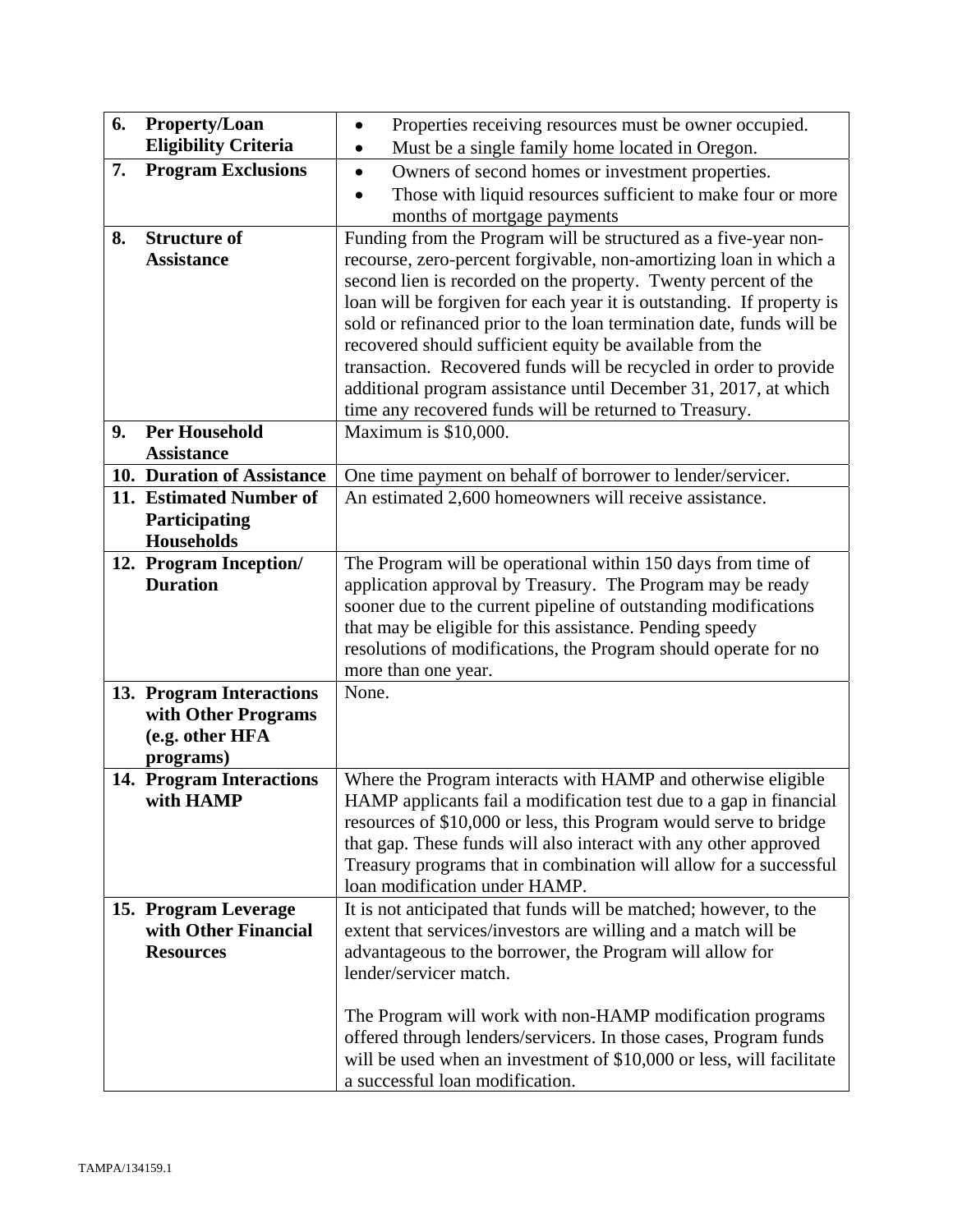| 16. Qualify as an | $v_{es}$<br>$\square$ No |
|-------------------|--------------------------|
| Unemployment      |                          |
| Program           |                          |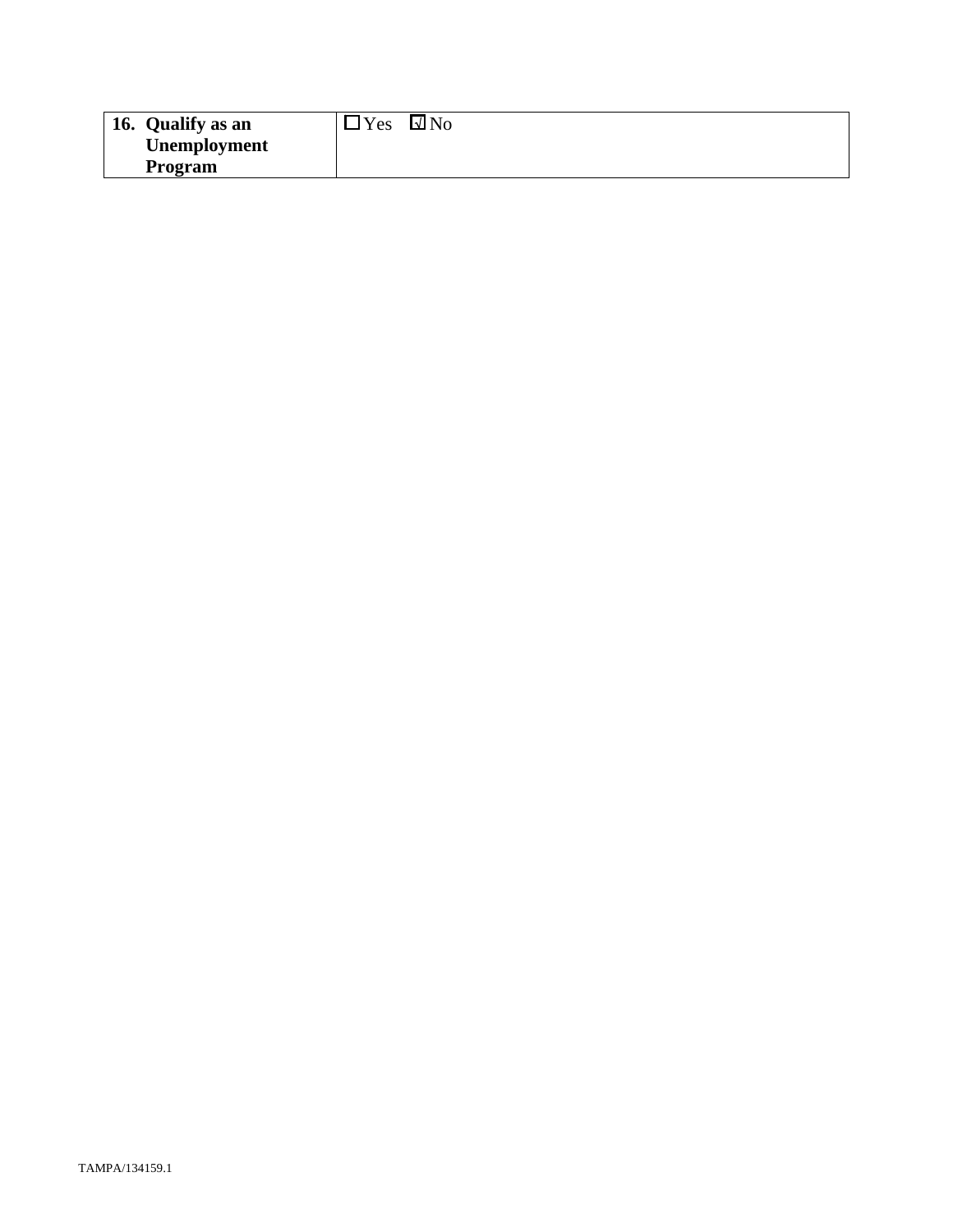## **Oregon Housing and Community Services Mortgage Payment Assistance Program Summary Guidelines**

| 1. | <b>Program Overview</b>     | The Mortgage Payment Assistance Program will provide up to<br>nine months of mortgage payment assistance with a required 1:1<br>match from the investor for a total anticipated benefit of up to 18<br>months of assistance. It is expected that the investor match be<br>provided concurrently with funds from the Program. This<br>temporary assistance will be provided on behalf of unemployed or<br>substantially underemployed.<br>The state's foreclosure counseling network would serve as the<br>administrative entry point for initial eligibility screening. This<br>Program will work as both a stand-alone program or as a feeder<br>into Loan Preservation Assistance or Transitional Assistance<br>Programs. |
|----|-----------------------------|-----------------------------------------------------------------------------------------------------------------------------------------------------------------------------------------------------------------------------------------------------------------------------------------------------------------------------------------------------------------------------------------------------------------------------------------------------------------------------------------------------------------------------------------------------------------------------------------------------------------------------------------------------------------------------------------------------------------------------|
| 2. | <b>Program Goals</b>        | To provide unemployed and substantially underemployed Oregon                                                                                                                                                                                                                                                                                                                                                                                                                                                                                                                                                                                                                                                                |
|    |                             | homeowners the opportunity to stay in their homes while they<br>search for employment.                                                                                                                                                                                                                                                                                                                                                                                                                                                                                                                                                                                                                                      |
| 3. | <b>Target Population/</b>   | The Program will be available in all counties of Oregon for                                                                                                                                                                                                                                                                                                                                                                                                                                                                                                                                                                                                                                                                 |
|    | <b>Areas</b>                | households with incomes equal to or less than 120 percent of state                                                                                                                                                                                                                                                                                                                                                                                                                                                                                                                                                                                                                                                          |
|    |                             | median income. The substantial majority of funding (80 percent)                                                                                                                                                                                                                                                                                                                                                                                                                                                                                                                                                                                                                                                             |
|    |                             | will be provided to those counties identified as financially<br>distressed (20).                                                                                                                                                                                                                                                                                                                                                                                                                                                                                                                                                                                                                                            |
| 4. | <b>Program Allocation</b>   | \$62,159,037.44                                                                                                                                                                                                                                                                                                                                                                                                                                                                                                                                                                                                                                                                                                             |
|    | (Excluding                  |                                                                                                                                                                                                                                                                                                                                                                                                                                                                                                                                                                                                                                                                                                                             |
|    | <b>Administrative</b>       |                                                                                                                                                                                                                                                                                                                                                                                                                                                                                                                                                                                                                                                                                                                             |
|    | <b>Expenses</b> )           |                                                                                                                                                                                                                                                                                                                                                                                                                                                                                                                                                                                                                                                                                                                             |
| 5. | <b>Borrower Eligibility</b> | Unemployed or substantially underemployed.<br>$\bullet$                                                                                                                                                                                                                                                                                                                                                                                                                                                                                                                                                                                                                                                                     |
|    | <b>Criteria</b>             | Household income equal to or less than 120 percent of state<br>$\bullet$<br>median income.                                                                                                                                                                                                                                                                                                                                                                                                                                                                                                                                                                                                                                  |
|    |                             | A reasonable expectation that recipients would be able to<br>$\bullet$                                                                                                                                                                                                                                                                                                                                                                                                                                                                                                                                                                                                                                                      |
|    |                             | qualify for a modification in the future should they become                                                                                                                                                                                                                                                                                                                                                                                                                                                                                                                                                                                                                                                                 |
|    |                             | reemployed.                                                                                                                                                                                                                                                                                                                                                                                                                                                                                                                                                                                                                                                                                                                 |
|    |                             | Loan must have originated before January 1, 2009.<br>$\bullet$                                                                                                                                                                                                                                                                                                                                                                                                                                                                                                                                                                                                                                                              |
| 6. | <b>Property/Loan</b>        | Homeowner must provide a financial hardship affidavit.<br>$\bullet$                                                                                                                                                                                                                                                                                                                                                                                                                                                                                                                                                                                                                                                         |
|    | <b>Eligibility Criteria</b> | Properties receiving resources must be owner occupied.<br>$\bullet$<br>Must be a single family home located in Oregon.                                                                                                                                                                                                                                                                                                                                                                                                                                                                                                                                                                                                      |
| 7. | <b>Program Exclusions</b>   | Owners of second homes or investment properties.<br>$\bullet$                                                                                                                                                                                                                                                                                                                                                                                                                                                                                                                                                                                                                                                               |
|    |                             | Those with liquid resources sufficient to make four or more                                                                                                                                                                                                                                                                                                                                                                                                                                                                                                                                                                                                                                                                 |
|    |                             | months of mortgage payments                                                                                                                                                                                                                                                                                                                                                                                                                                                                                                                                                                                                                                                                                                 |
| 8. | <b>Structure of</b>         | The Program is envisioned as a revolving fund. The Program will                                                                                                                                                                                                                                                                                                                                                                                                                                                                                                                                                                                                                                                             |
|    | <b>Assistance</b>           | make a five-year, non-recourse, zero-percent, forgivable, non-                                                                                                                                                                                                                                                                                                                                                                                                                                                                                                                                                                                                                                                              |
|    |                             |                                                                                                                                                                                                                                                                                                                                                                                                                                                                                                                                                                                                                                                                                                                             |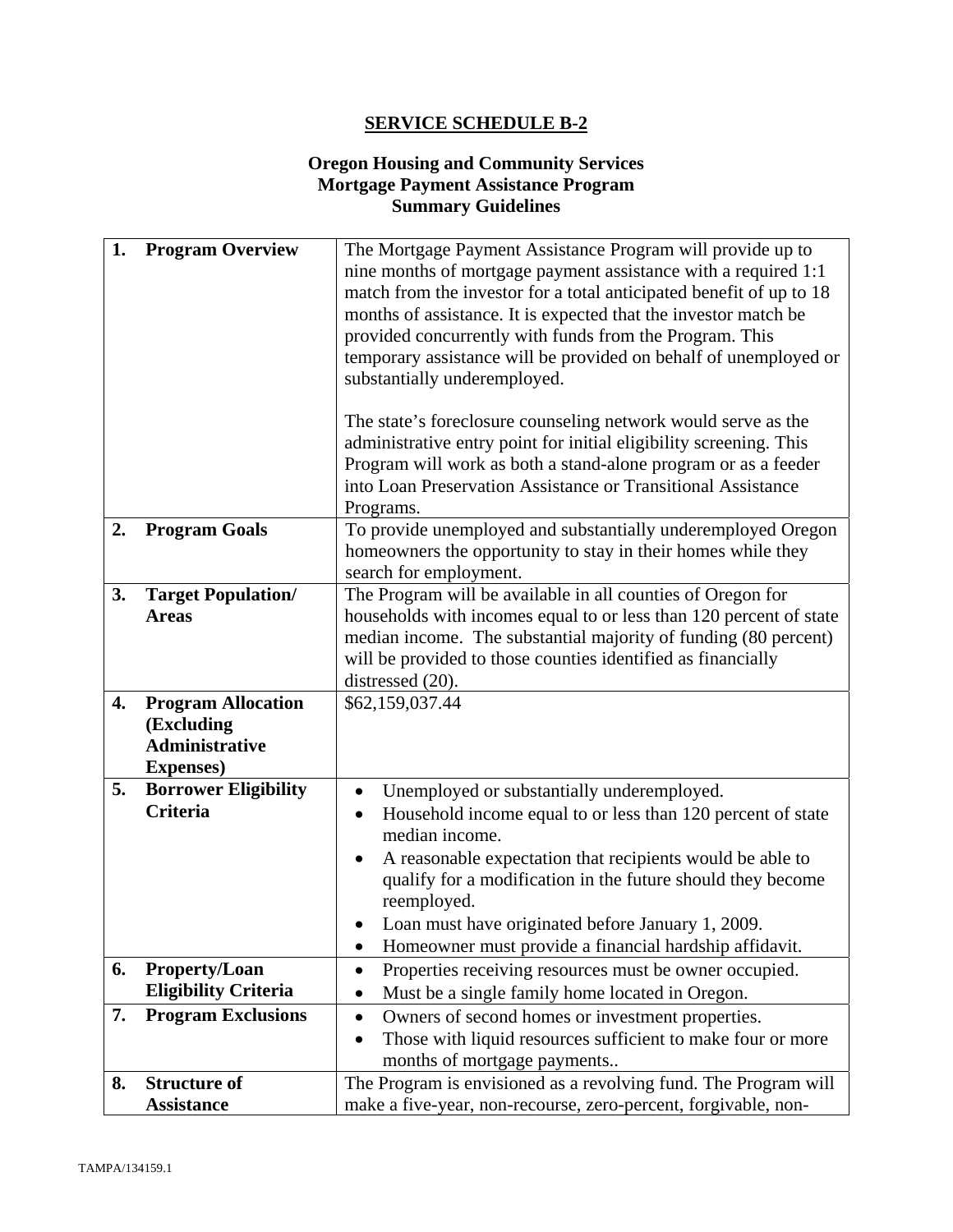|                |                            | amortizing loan in which a second lien is recorded on the           |
|----------------|----------------------------|---------------------------------------------------------------------|
|                |                            | property. Twenty percent of the loan will be forgiven for each      |
|                |                            | year the loan is outstanding. If the property is sold or refinanced |
|                |                            | prior to the loan termination date, the Program will recover funds  |
|                |                            | should sufficient equity be available from the transaction. The     |
|                |                            | Program will recycle recovered funds in order to provide            |
|                |                            | additional program assistance until December 31, 2017, at which     |
|                |                            | time any recovered funds will be returned to Treasury.              |
| 9 <sub>r</sub> | <b>Per Household</b>       | The Program will provide up to \$1,360 per month with a total       |
|                | <b>Assistance</b>          | benefit cap of \$12,250 to borrowers.                               |
|                | 10. Duration of Assistance | Nine months (18 months with lender/servicer required 1:1            |
|                |                            | matching).                                                          |
|                | 11. Estimated Number of    | It is expected that an estimated 4,000 homeowners will receive      |
|                | Participating              | assistance under the Program.                                       |
|                | <b>Households</b>          |                                                                     |
|                | 12. Program Inception/     | The Program will be operational December 2010. The Program is       |
|                | <b>Duration</b>            | expected to last 24 months.                                         |
|                | 13. Program Interactions   | The Program should lead recipients directly into Loan               |
|                | with Other Programs        | Preservation Assistance, Transitional Assistance, or another        |
|                | (e.g. other HFA            | existing loan modification program.                                 |
|                | programs)                  |                                                                     |
|                | 14. Program Interactions   | Under certain circumstances, assistance recipients will move        |
|                | with HAMP                  | directly into HAMP or other modification programs. See 15           |
|                |                            | regarding interaction with UP.                                      |
|                | 15. Program Leverage       | Lenders/servicers are required to match mortgage payment            |
|                | with Other Financial       | subsidy funds by at least a 1:1 ratio. It is expected that the      |
|                | <b>Resources</b>           | investor match be provided concurrently with funds from the         |
|                |                            | Program. Examples of this match/leverage include the Home           |
|                |                            | Affordable Unemployment Program (UP) which allows for a             |
|                |                            | three-month forbearance period. This will be a key tool in          |
|                |                            | obtaining the 18 months of assistance that is necessary for the     |
|                |                            | Program's success. Program assistance may kick in after the         |
|                |                            | borrower exhausts available UP benefits.                            |
|                | 16. Qualify as an          | $\Box$ No<br>$\boxtimes$ Yes                                        |
|                | Unemployment               |                                                                     |
|                | Program                    |                                                                     |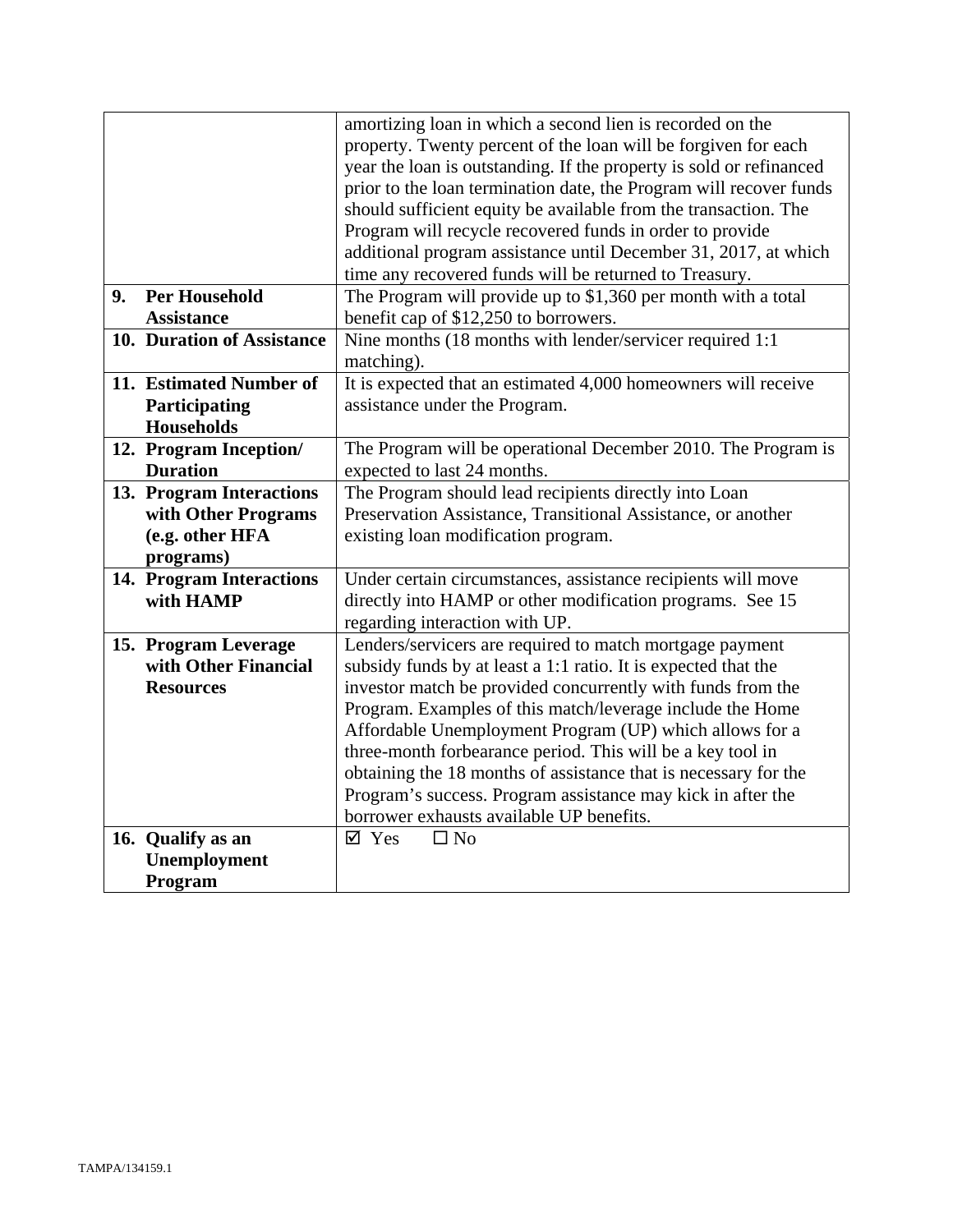# **Oregon Housing and Community Services Loan Preservation Assistance Program Summary Guidelines**

| 1.       | <b>Program Overview</b>                                                                              | The Loan Preservation Assistance Program is intended to benefit                                                                                                                                                                                                                                                                                                                                                                                                                                                                                                                                                                                                                                                            |
|----------|------------------------------------------------------------------------------------------------------|----------------------------------------------------------------------------------------------------------------------------------------------------------------------------------------------------------------------------------------------------------------------------------------------------------------------------------------------------------------------------------------------------------------------------------------------------------------------------------------------------------------------------------------------------------------------------------------------------------------------------------------------------------------------------------------------------------------------------|
|          |                                                                                                      | homeowners who have regained employment or recovered from                                                                                                                                                                                                                                                                                                                                                                                                                                                                                                                                                                                                                                                                  |
|          |                                                                                                      | financial distress to ensure their loans become, or remain,                                                                                                                                                                                                                                                                                                                                                                                                                                                                                                                                                                                                                                                                |
|          |                                                                                                      | affordable. Funds provided through this Program will be paid to                                                                                                                                                                                                                                                                                                                                                                                                                                                                                                                                                                                                                                                            |
|          |                                                                                                      | lenders/servicers to be used to ensure successful modification,                                                                                                                                                                                                                                                                                                                                                                                                                                                                                                                                                                                                                                                            |
|          |                                                                                                      | pay arrearages, delinquent escrow, or other fees incurred during a                                                                                                                                                                                                                                                                                                                                                                                                                                                                                                                                                                                                                                                         |
|          |                                                                                                      | period of unemployment or financial distress. Eligibility will be                                                                                                                                                                                                                                                                                                                                                                                                                                                                                                                                                                                                                                                          |
|          |                                                                                                      | determined by Foreclosure Counselors and staff from the Oregon                                                                                                                                                                                                                                                                                                                                                                                                                                                                                                                                                                                                                                                             |
|          |                                                                                                      | Affordable Housing Assistance Corporation.                                                                                                                                                                                                                                                                                                                                                                                                                                                                                                                                                                                                                                                                                 |
| 2.       | <b>Program Goals</b>                                                                                 | To provide those who recover from unemployment or financial                                                                                                                                                                                                                                                                                                                                                                                                                                                                                                                                                                                                                                                                |
|          |                                                                                                      | distress the opportunity to pay any significant penalties they have                                                                                                                                                                                                                                                                                                                                                                                                                                                                                                                                                                                                                                                        |
|          |                                                                                                      | incurred, qualify for modification, or pay arrearages.                                                                                                                                                                                                                                                                                                                                                                                                                                                                                                                                                                                                                                                                     |
| 3.       | <b>Target Population/</b>                                                                            | The program will be available in all counties of Oregon for                                                                                                                                                                                                                                                                                                                                                                                                                                                                                                                                                                                                                                                                |
|          | <b>Areas</b>                                                                                         | households with incomes equal to or less than 120 percent of state                                                                                                                                                                                                                                                                                                                                                                                                                                                                                                                                                                                                                                                         |
|          |                                                                                                      | median income. The substantial majority of funding (80 percent)                                                                                                                                                                                                                                                                                                                                                                                                                                                                                                                                                                                                                                                            |
|          |                                                                                                      | will be provided to those counties identified as hardest hit (20).                                                                                                                                                                                                                                                                                                                                                                                                                                                                                                                                                                                                                                                         |
| 4.       | <b>Program Allocation</b>                                                                            | \$29,550,000.00                                                                                                                                                                                                                                                                                                                                                                                                                                                                                                                                                                                                                                                                                                            |
|          | (Excluding                                                                                           |                                                                                                                                                                                                                                                                                                                                                                                                                                                                                                                                                                                                                                                                                                                            |
|          | <b>Administrative</b>                                                                                |                                                                                                                                                                                                                                                                                                                                                                                                                                                                                                                                                                                                                                                                                                                            |
|          | <b>Expenses</b> )                                                                                    |                                                                                                                                                                                                                                                                                                                                                                                                                                                                                                                                                                                                                                                                                                                            |
| 5.       | <b>Borrower Eligibility</b>                                                                          | Recently re-employed, underemployed, and or significant<br>$\bullet$                                                                                                                                                                                                                                                                                                                                                                                                                                                                                                                                                                                                                                                       |
|          | Criteria                                                                                             | and verifiable loss of income.                                                                                                                                                                                                                                                                                                                                                                                                                                                                                                                                                                                                                                                                                             |
|          |                                                                                                      | Household income equal to or less than 120 percent state                                                                                                                                                                                                                                                                                                                                                                                                                                                                                                                                                                                                                                                                   |
|          |                                                                                                      | median income.                                                                                                                                                                                                                                                                                                                                                                                                                                                                                                                                                                                                                                                                                                             |
|          |                                                                                                      | After anticipated assistance, recipients cannot have debt to                                                                                                                                                                                                                                                                                                                                                                                                                                                                                                                                                                                                                                                               |
|          |                                                                                                      |                                                                                                                                                                                                                                                                                                                                                                                                                                                                                                                                                                                                                                                                                                                            |
|          |                                                                                                      |                                                                                                                                                                                                                                                                                                                                                                                                                                                                                                                                                                                                                                                                                                                            |
|          |                                                                                                      | modification or loan preservation assistance.                                                                                                                                                                                                                                                                                                                                                                                                                                                                                                                                                                                                                                                                              |
|          |                                                                                                      | After modification, must have a loan-to-value ratio of not<br>$\bullet$                                                                                                                                                                                                                                                                                                                                                                                                                                                                                                                                                                                                                                                    |
|          |                                                                                                      |                                                                                                                                                                                                                                                                                                                                                                                                                                                                                                                                                                                                                                                                                                                            |
|          |                                                                                                      |                                                                                                                                                                                                                                                                                                                                                                                                                                                                                                                                                                                                                                                                                                                            |
| 6.       | <b>Property/Loan</b>                                                                                 |                                                                                                                                                                                                                                                                                                                                                                                                                                                                                                                                                                                                                                                                                                                            |
|          |                                                                                                      |                                                                                                                                                                                                                                                                                                                                                                                                                                                                                                                                                                                                                                                                                                                            |
|          |                                                                                                      | $\bullet$                                                                                                                                                                                                                                                                                                                                                                                                                                                                                                                                                                                                                                                                                                                  |
|          |                                                                                                      |                                                                                                                                                                                                                                                                                                                                                                                                                                                                                                                                                                                                                                                                                                                            |
|          |                                                                                                      |                                                                                                                                                                                                                                                                                                                                                                                                                                                                                                                                                                                                                                                                                                                            |
|          |                                                                                                      |                                                                                                                                                                                                                                                                                                                                                                                                                                                                                                                                                                                                                                                                                                                            |
|          |                                                                                                      |                                                                                                                                                                                                                                                                                                                                                                                                                                                                                                                                                                                                                                                                                                                            |
|          |                                                                                                      |                                                                                                                                                                                                                                                                                                                                                                                                                                                                                                                                                                                                                                                                                                                            |
|          |                                                                                                      |                                                                                                                                                                                                                                                                                                                                                                                                                                                                                                                                                                                                                                                                                                                            |
| 7.<br>8. | <b>Eligibility Criteria</b><br><b>Program Exclusions</b><br><b>Structure of</b><br><b>Assistance</b> | income ratio greater than 50 percent.<br>Recipients must show capability to maintain mortgage after<br>more than 125 percent.<br>Homeowner must provide a financial hardship affidavit.<br>Properties receiving resources must be owner occupied.<br>Must be a single family home located in Oregon.<br>Owners of second homes or investment properties.<br>Those with liquid resources sufficient to make four or more<br>months of mortgage payments.<br>The Program is envisioned as a revolving fund. The Program will<br>make a five-year, non-recourse, zero-percent forgivable, non-<br>amortizing loan in which a second lien is recorded on the<br>property. Twenty percent of the loan will be forgiven for each |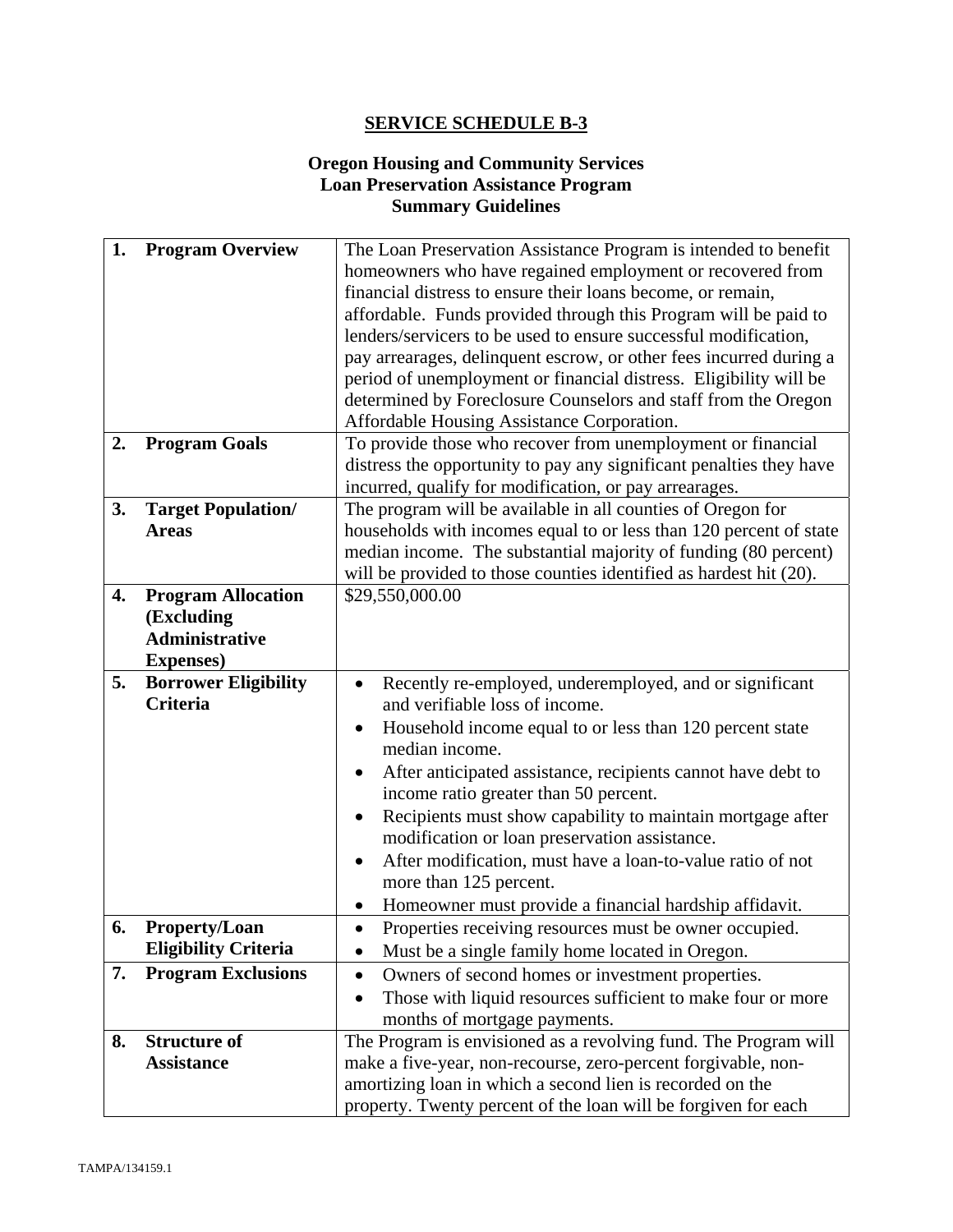|    |                                              | year the loan is outstanding. If the property is sold or refinanced<br>prior to the loan termination date, the Program will recover funds |
|----|----------------------------------------------|-------------------------------------------------------------------------------------------------------------------------------------------|
|    |                                              | should sufficient equity be available from the transaction. The                                                                           |
|    |                                              | Program will recycle recovered funds in order to provide                                                                                  |
|    |                                              | additional program assistance until December 31, 2017, at which                                                                           |
|    |                                              | time any recovered funds may be returned to Treasury.                                                                                     |
| 9. | <b>Per Household</b>                         | The Program will provide up to \$20,000 to borrowers.                                                                                     |
|    | <b>Assistance</b>                            |                                                                                                                                           |
|    | 10. Duration of Assistance                   | Lenders/servicers will receive a one-time payment on behalf of                                                                            |
|    |                                              | borrower. This one time payment may come after 12 months of                                                                               |
|    |                                              | assistance/match from the Program.                                                                                                        |
|    | 11. Estimated Number of                      | An estimated 1.500 homeowners will receive assistance under the                                                                           |
|    | Participating                                | Program.                                                                                                                                  |
|    | <b>Households</b>                            |                                                                                                                                           |
|    | 12. Program Inception/                       | The Program will be operational within 150 days from time of                                                                              |
|    | <b>Duration</b>                              | application approval by Treasury. The Program is expected to                                                                              |
|    |                                              | last 24 months.                                                                                                                           |
|    | 13. Program Interactions                     | This program will operate in conjunction with the Mortgage                                                                                |
|    | with Other Programs                          | Assistance Program. It is anticipated that many of the recipients                                                                         |
|    | (e.g. other HFA                              | of these funds will have used mortgage assistance, become                                                                                 |
|    | programs)                                    | stabilized, and can now take advantage of this program.                                                                                   |
|    |                                              | Recipients of these Program funds will enter into companion loan                                                                          |
|    |                                              | modification programs such as HAMP.                                                                                                       |
|    | 14. Program Interactions                     | This Program would incent recipients to enter loan modification                                                                           |
|    | with HAMP                                    | programs such as HAMP and may interact with both new and                                                                                  |
|    |                                              | existing HAMP programs.                                                                                                                   |
|    | 15. Program Leverage<br>with Other Financial | Lenders/Servicers are expected to match these Program funds by                                                                            |
|    | <b>Resources</b>                             | at least a 1:1 ratio. Examples of this match/leverage include using<br>the Principal Reduction Alternative (PRA) funds in conjunction     |
|    |                                              | with the Program to assist eligible recipients who have loan-to-                                                                          |
|    |                                              | value ratios in excess of 115 percent.                                                                                                    |
|    | 16. Qualify as an                            | $\boxtimes$ No<br>$\Box$ Yes                                                                                                              |
|    | Unemployment                                 |                                                                                                                                           |
|    | Program                                      |                                                                                                                                           |
|    |                                              |                                                                                                                                           |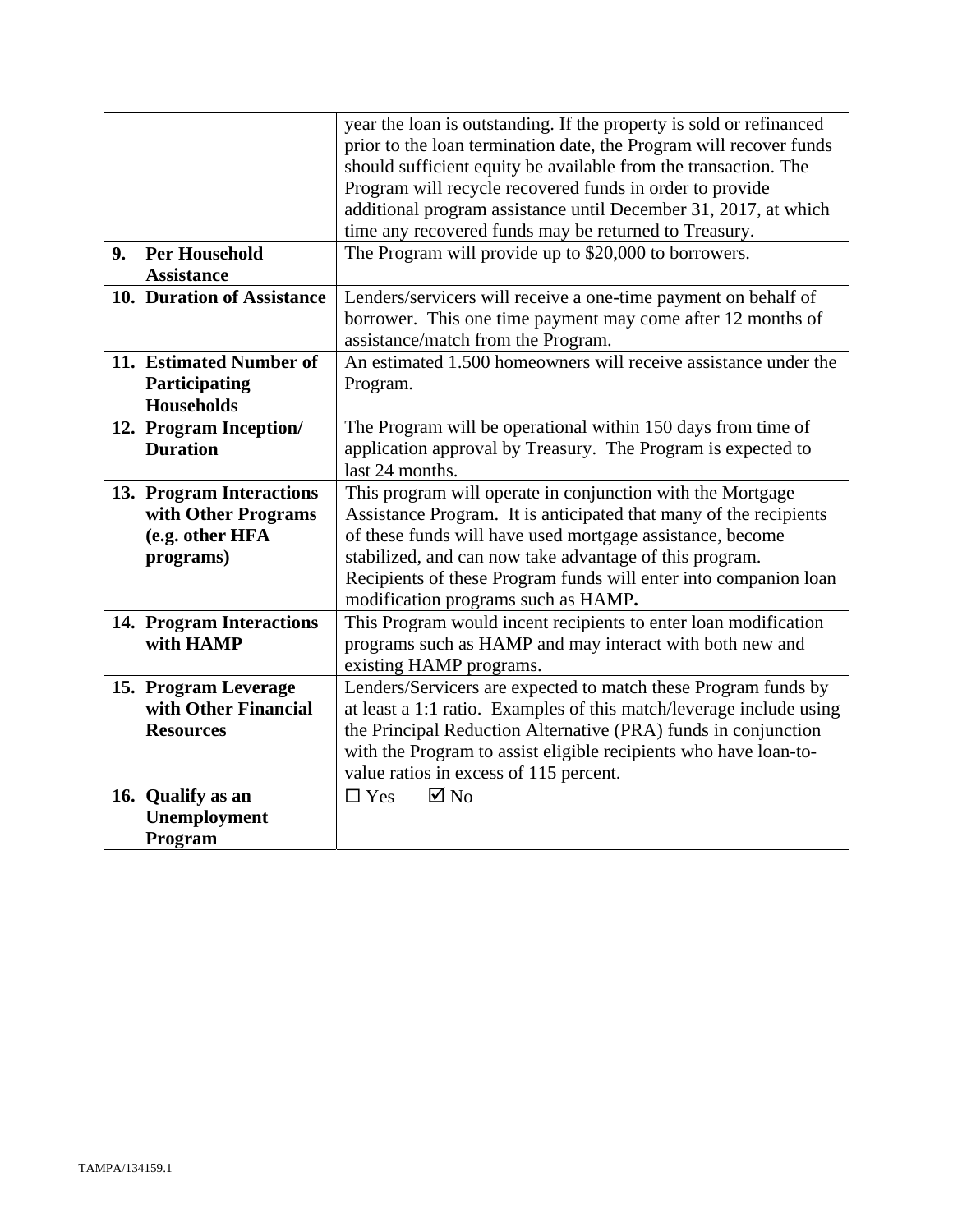# **Oregon Housing and Community Services Transition Assistance Program Summary Guidelines**

| 1.<br>2. | <b>Program Overview</b><br><b>Program Goals</b>                                       | The Transitional Assistance Program will assist homeowners for<br>whom foreclosure would otherwise be inevitable. This Program<br>will serve as an alternative exit point for recipients of the<br>Mortgage Payment Subsidy Program who do not regain<br>employment or recover from financial distress to the extent that<br>they would benefit from loan preservation assistance. This<br>Program will work in conjunction with servicer/lender short sale<br>and deed-in-lieu of foreclosure programs to help homeowners<br>transition to affordable housing expediently.<br>To provide funds to financially distressed homeowners so they |  |
|----------|---------------------------------------------------------------------------------------|----------------------------------------------------------------------------------------------------------------------------------------------------------------------------------------------------------------------------------------------------------------------------------------------------------------------------------------------------------------------------------------------------------------------------------------------------------------------------------------------------------------------------------------------------------------------------------------------------------------------------------------------|--|
|          |                                                                                       | may be able to find affordable housing. Additionally, funds will<br>serve as an incentive to maintain the home's condition prior to<br>turning it over to a lender/servicer.                                                                                                                                                                                                                                                                                                                                                                                                                                                                 |  |
| 3.       | <b>Target Population/</b><br><b>Areas</b>                                             | The Program will be available in all counties of Oregon for<br>households with incomes equal to or less than 120 percent of state<br>median income. The substantial majority of funding (80 percent)<br>will be provided to those counties identified as hardest hit (20).                                                                                                                                                                                                                                                                                                                                                                   |  |
| 4.       | <b>Program Allocation</b><br>(Excluding<br><b>Administrative</b><br><b>Expenses</b> ) | \$4,000,000.00                                                                                                                                                                                                                                                                                                                                                                                                                                                                                                                                                                                                                               |  |
| 5.       | <b>Borrower Eligibility</b><br><b>Criteria</b>                                        | Recently unemployed, underemployed, and or significant<br>and verifiable loss of income.<br>Household income equal to or less than 120 percent of state<br>median income.<br>Homeowner must provide a financial hardship affidavit.                                                                                                                                                                                                                                                                                                                                                                                                          |  |
| 6.       | Property/Loan<br><b>Eligibility Criteria</b>                                          | Properties receiving resources must be owner occupied.<br>Must be a single family home located in Oregon.                                                                                                                                                                                                                                                                                                                                                                                                                                                                                                                                    |  |
| 7.       | <b>Program Exclusions</b>                                                             | Owners of second homes or investment properties.                                                                                                                                                                                                                                                                                                                                                                                                                                                                                                                                                                                             |  |
| 8.       | <b>Structure of</b><br><b>Assistance</b>                                              | This Program will not be structured as a loan.                                                                                                                                                                                                                                                                                                                                                                                                                                                                                                                                                                                               |  |
| 9.       | <b>Per Household</b><br><b>Assistance</b>                                             | Maximum recipient eligibility is \$3,000.                                                                                                                                                                                                                                                                                                                                                                                                                                                                                                                                                                                                    |  |
|          | 10. Duration of Assistance                                                            | Recipients will receive a single payment.                                                                                                                                                                                                                                                                                                                                                                                                                                                                                                                                                                                                    |  |
|          | 11. Estimated Number of                                                               | An estimated 1,300 homeowners will receive assistance under the                                                                                                                                                                                                                                                                                                                                                                                                                                                                                                                                                                              |  |
|          | Participating<br><b>Households</b>                                                    | Program.                                                                                                                                                                                                                                                                                                                                                                                                                                                                                                                                                                                                                                     |  |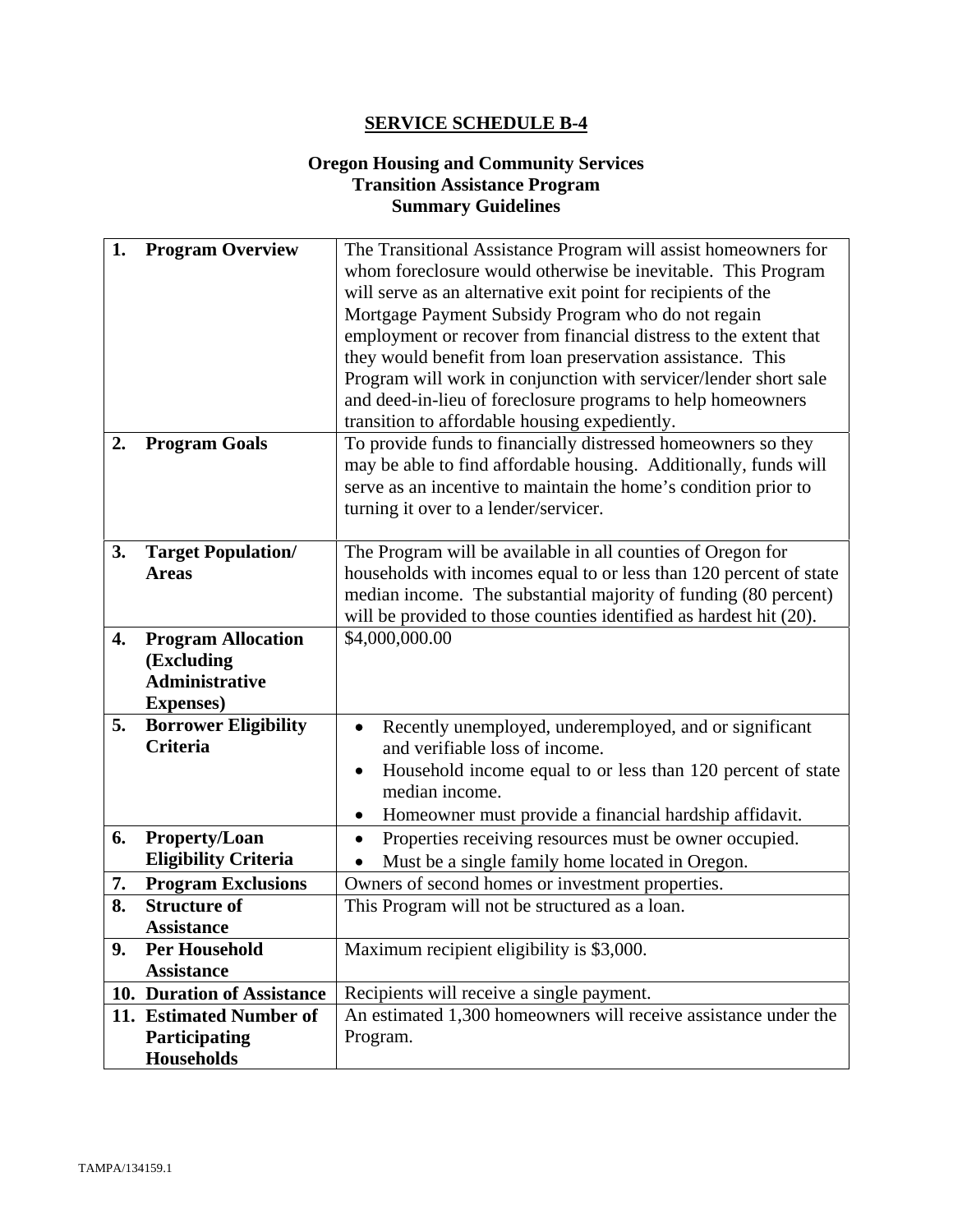| 12. Program Inception/   | The Program will be operational within 150 days from time of     |  |  |
|--------------------------|------------------------------------------------------------------|--|--|
| <b>Duration</b>          | application approval by Treasury. Program expected to last 24    |  |  |
|                          | months.                                                          |  |  |
| 13. Program Interactions | The Program will operate in conjunction with the Mortgage        |  |  |
| with Other Programs      | Assistance Program. Mortgage Assistance Program participants     |  |  |
| (e.g. other HFA          | who have not found stable employment can take advantage of this  |  |  |
| programs)                | Program.                                                         |  |  |
| 14. Program Interactions | It is anticipated the Program will provide additional support to |  |  |
| with HAMP                | eligible recipients above and beyond the assistance provided     |  |  |
|                          | through HAFA. The Program would essentially fill gaps for the    |  |  |
|                          | borrower in areas where HAFA assistance falls short of the       |  |  |
|                          | resources needed for a successful transition. Payments will be   |  |  |
|                          | made to lenders/servicers on behalf of eligible homeowners.      |  |  |
| 15. Program Leverage     | Lenders/Servicers are expected to match these Program funds by   |  |  |
| with Other Financial     | at least a 1:1 ratio.                                            |  |  |
| <b>Resources</b>         |                                                                  |  |  |
| 16. Qualify as an        | $\boxtimes$ No<br>$\Box$ Yes                                     |  |  |
| Unemployment             |                                                                  |  |  |
| <b>Program</b>           |                                                                  |  |  |